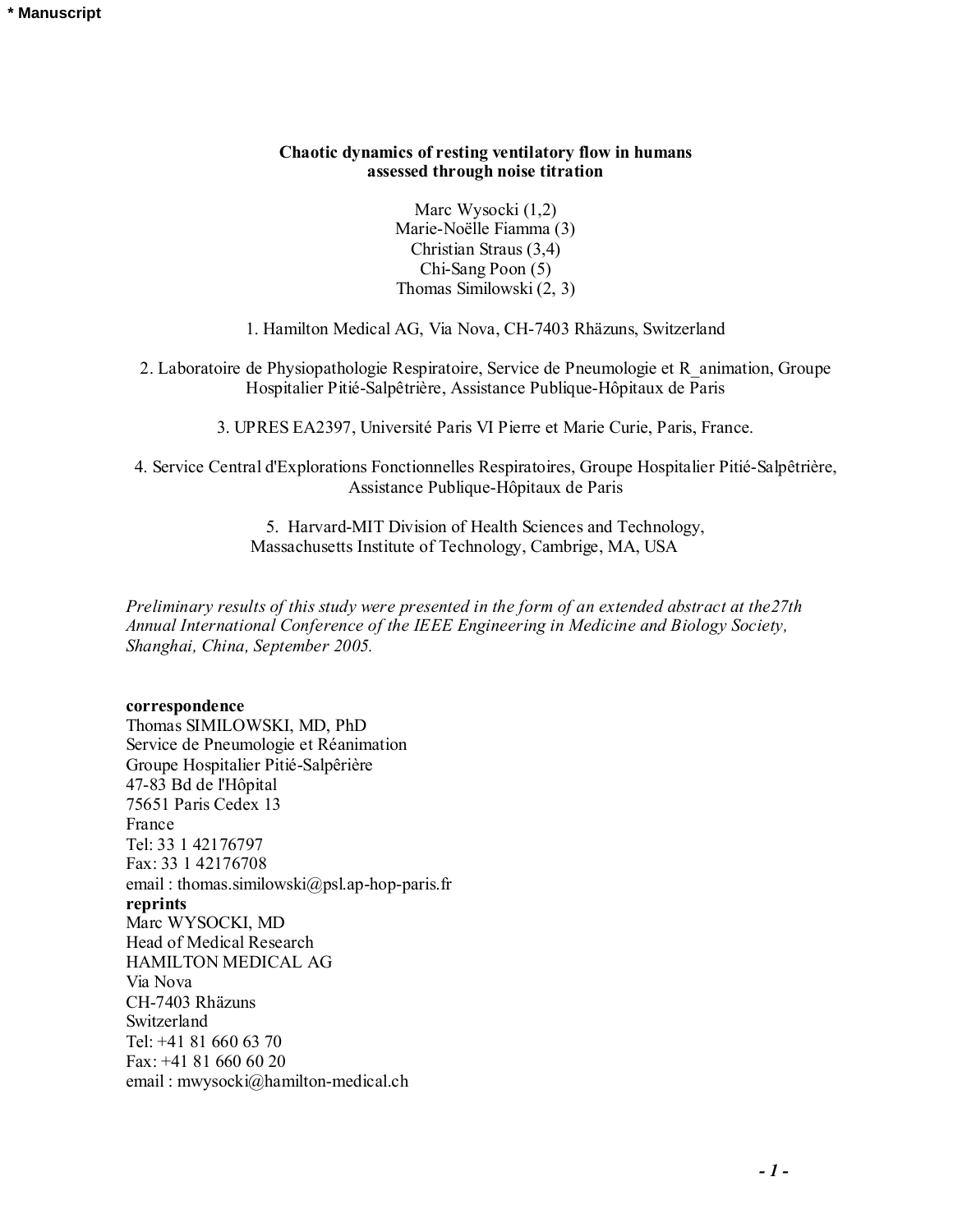# **Abstract**

The mammalian ventilatory behaviour exhibits nonlinear dynamics as reflected by certain nonlinearity or complexity indicators (e.g. correlation dimension, approximate entropy, Lyapunov exponents...) but this is not sufficient to determine its possible chaotic nature. To address this, we applied the noise titration technique, previously shown to discern and quantify chaos in short and noisy time series, to ventilatory flow recordings obtained in quietly breathing normal humans. Nine subjects (8 men and 1 woman, 24-42 yrs) were studied during 15-minute epochs of ventilatory steadystate (10.1 $\pm$ 3.0 breaths/minute, tidal volume 0.63 $\pm$ 0.2L). Noise titration applied to the unfiltered signals subsampled at 5 Hz detected nonlinearity in all cases (noise limit 20.2±12.5%). Noise limit values were weakly correlated to the correlation dimension and the largest Lyapunov exponent of the signals. This study shows that the noise titration approach evidences a chaotic dimension to the behavior of ventilatory flow over time in normal humans during tidal breathing.

## **Key words**

breathing variability ; respiratory control; nonlinear analysis; chaos; instantaneous flow.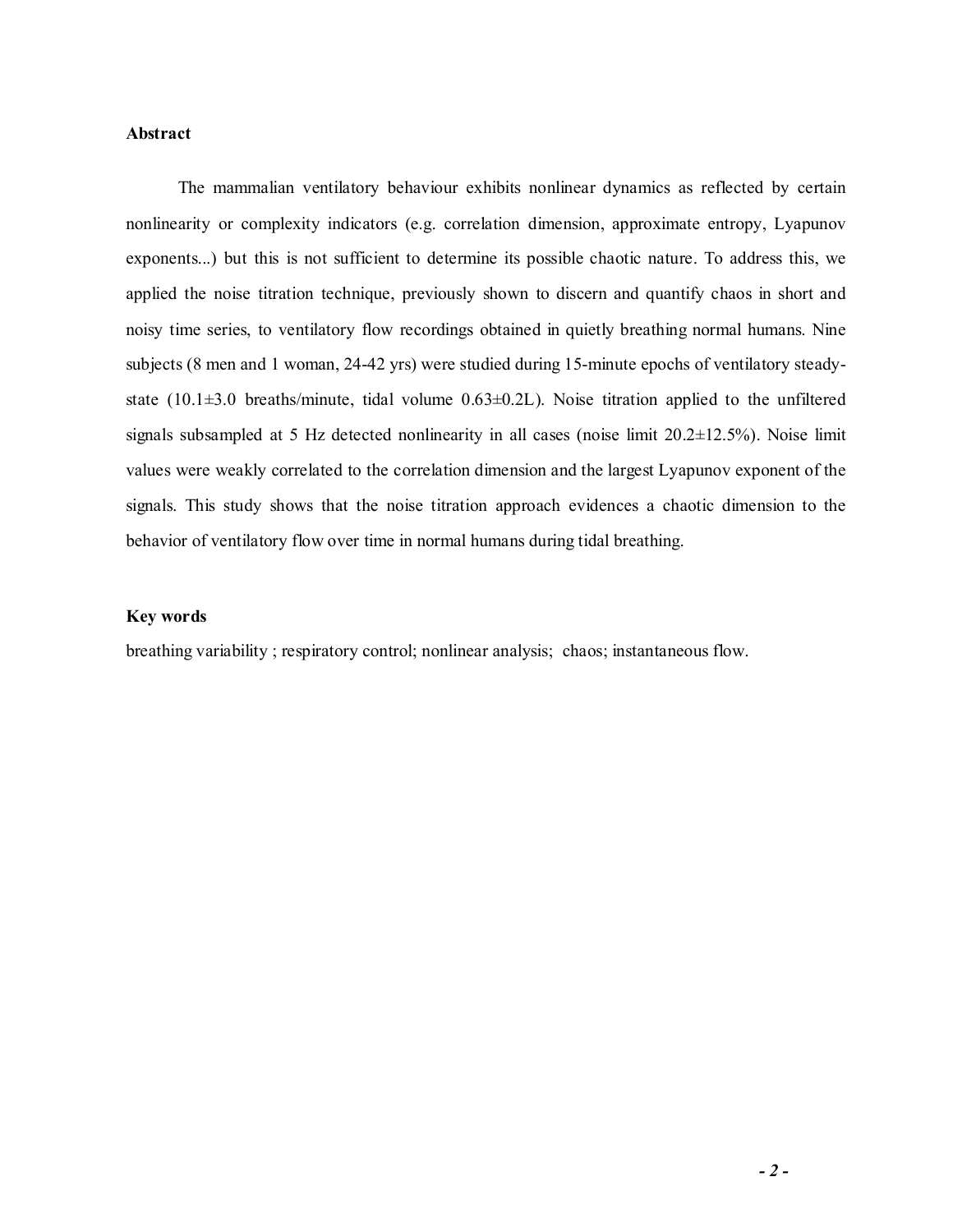### **1. Introduction**

 In mammals, the ventilatory behavior is not entirely periodic but may exhibit complexity as do many other biological functions (see review in Elbert et al., 1994). Ventilatory complexity may occur as a result of the interactions between several respiratory pattern generating neuronal networks (Ballanyi et al., 1999; Smith et al., 2000) or feedback modulations by mechanical and chemical afferents (Sammon, 1994b; Van den Aardweg and Karemaker, 2002) subject to corticospinal disruptions (Davenport and Reep, 1995). Such nonlinear interactions are conducive for complexity to occur, spontaneously or in response to external stimulation (Sammon, 1994b). Indeed, compound neural oscillator models of the mammalian respiratory rhythm can exhibit complex dynamical behaviors under various periodic inputs (Matsugu et al., 1998).

 Previous studies have characterized ventilation with certain indicators of nonlinear determinism or complexity (see Donaldson, 1992; Hughson et al., 1995; Fortrat et al., 1997; Small et al., 1999; Dang-Vu et al., 2000; Burioka et al., 2002; Miyata et al., 2002; Yeragani et al., 2002; Akay et al., 2003; Akay and Sekine, 2004; Baldwin et al., 2004; Miyata et al., 2004). However, such descriptors are typically highly sensitive to noise, making them particularly misleading when applied to short and noisy biological time series (Barahona and Poon, 1996; Bruce, 1996). One strategy to infer the presence of nonlinear determinism in a noisy signal is by statistical comparison with randomly generated "surrogate" data (Theiler et al., 1992). Small et al. (1999) estimated correlation dimensions in infants using the surrogate data approach and described ventilation as a nonlinear system with a two-dimensional periodic orbit.

 However, the presence of nonlinear determinism in a dynamical system is not synonymous with the presence of chaos (Poon and Barahona, 2001). Ascertaining the chaotic nature of respiratory complexity is important for the validation of respiratory system models such as those proposed by Dang-Vu et al. (2000), Small et al. (1999) and (Matsugu et al., 1998). The above limitations can be circumvented by the noise titration technique described by Poon and Barahona (2001) for the detection of chaotic dynamics in the presence of noise (see Methods and Discussion).

The aim of the present study was, therefore, to answer the question of the chaotic nature of respiratory complexity in this setting by applying the noise titration technique to ventilatory flow signals gathered in spontaneously breathing healthy humans.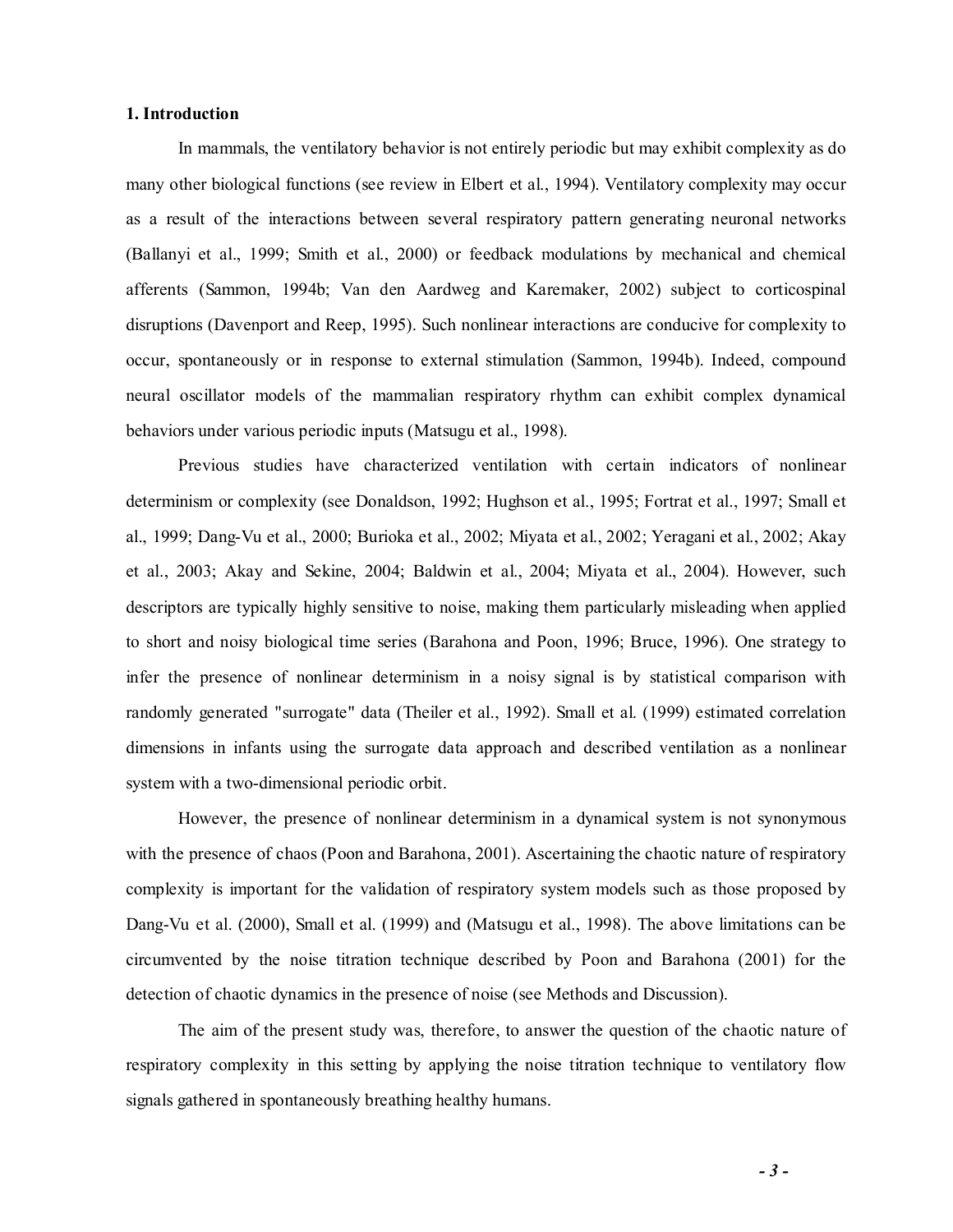## **2. Methods**

# 2.1. *Subjects.*

Nine healthy subjects (8 men, 1 woman, age 24-42 years) were studied after legal and ethical clearance by the appropriate authorities, according to the French law. The subjects provided written consent to participate, were informed of the methods used but were not informed that the purpose of the study was to describe their ventilatory behaviour. They had been asked to refrain from consuming alcohol for 24 hours prior to the study, to refrain from using any psychotropic substance for 72 hours prior to the study, and to avoid major sleep deprivation. During the recording sessions, the subjects were comfortably seated in a lounge chair equipped with headrests. They were asked not to close their eyes, and not stare at a fixed point. They could listen to a musical piece that they were asked to choose as emotionnally and rhythmically neutral. No particular instruction regarding breathing was given.

### 2.2. *Procedures.*

 Each experimental session lasted 30 minutes. The first 15 minutes were devoted to achieve a reasonably stable ventilatory state. The analysis of the ventilatory signal pertained only to the second block of 15 minutes (120 to 160 ventilatory cycles depending on the breathing frequency of the subjects). All the subjects were studied while breathing exclusively through the mouth, through a flanged rubber mouthpiece with a nose clip on. Because the respiratory route influences the pattern of breathing (Perez and Tobin, 1985), the measurements were repeated in a subset of three subjects breathing through a nasal mask with the mouth closed and then through a full facial mask.

#### 2.3. *Measurements*.

Instantaneous ventilatory flow  $(V; )$  was recorded through a pneumotachograph (3700A) series, Hans Rudolf, Kansas City, MO, USA or or VarFlex, Bicore, Irvine, CA, USA). End tidal CO<sub>2</sub>  $(PETCO<sub>2</sub>)$  was measured from a side port of the mouthpiece (ML 205, AD Instruments, Castle Hill, Australia). The signals were not filtered. They were digitized at a 50 Hz sampling rate (AD Instruments, Castle Hill, Australia) and downloaded to a personal computer for subsequent analysis. For each recording, tidal volume (VT), breathing frequency (fR), inspiratory time (TI) and total cycle time (TTOT) were measured, and the frequency content of the signal was described using a 1024 points fast Fourier transform function (Hamming window, no overlap, zero values removed).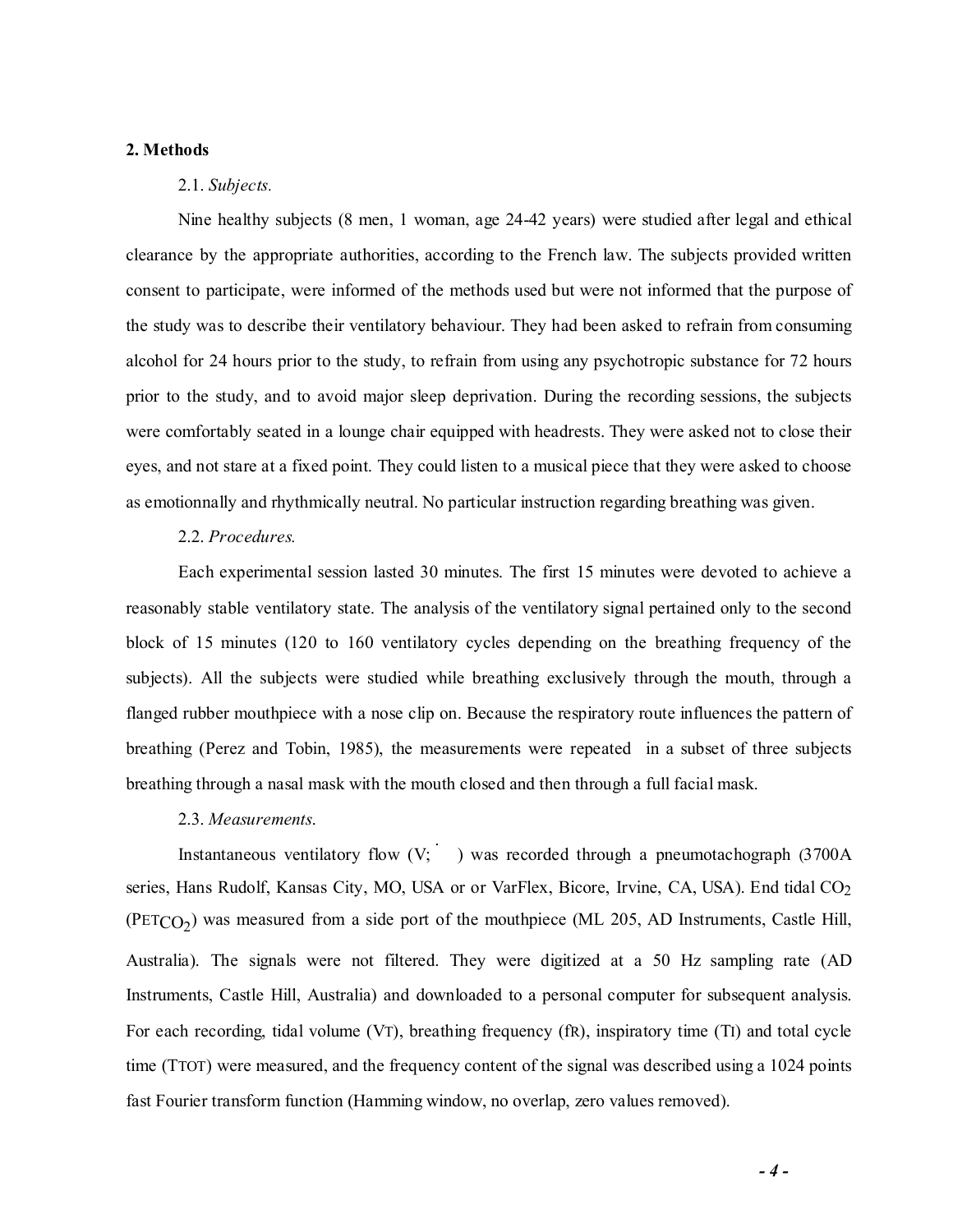### 2.4. *Non-linear Analysis.*

*Noise titration.* The noise titration procedure was applied as described by Poon et al. (2001). Figure 1 provides a graphical explanation of the principle of the technique; a detailed mathematical description that can be found elsewhere (Barahona and Poon, 1996; Poon and Merrill, 1997; Poon and Barahona, 2001). In brief, this technique begins by an identification process capable of a robust and highly sensitive detection of deterministic dynamics (including chaos) within a given time series, even when it is noisy and of short duration (Barahona and Poon, 1996; Poon and Merrill, 1997). Specifically, several Volterra-Wiener-Korenberg series are generated, with different degrees of nonlinearity (*d*) and embedding dimensions Kappa (*K*), to produce a family of linear and nonlinear polynomial autoregressive models. The best linear model is obtained by adjusting the *K* value with *d*  =1 to minimize the Akaike information–theoretic criterion. The best nonlinear model is obtained by sequentially increasing *K* values with  $d > 1$ . Both models are then compared and the null hypothesis (linearity) is tested against the alternate hypothesis (non-linearity) using parametric (F-test) and nonparametric (Whitney–Mann) statistics (Barahona and Poon, 1996). If the null hypothesis is rejected with an alpha risk of 1%, namely if the experimental series is best described with a non-linear model, the titration process itself can be started. White noise of incrementally increasing standard deviation is added to the time-series until the null hypothesis cannot be rejected by the nonlinear detection algorithm described above (equivalence point). The standard deviation of the corresponding added noise is called "noise limit" (NL). A NL value above zero indicates the presence of chaos, and the value of NL provides an estimate of its intensity. A NL value equal to zero indicates that the series is not chaotic or that the chaos that it contained has already been neutralized by the background noise. This process can be compared to a chemical titration in which the concentration of an acid (chaos) in a solution (the time series) is determined from the quantity of added base (noise) that is necessary to neutralize the solution (Fig.1).

 In the present study, the noise titration was applied to the ventilatory recordings using a specific routine developed under Matlab® V.6.5 R13 (MathWorks Inc, Natick, MA ,USA). In order to find the strongest titration potential, a trial-and-error process was followed that included the testing of *K* values of 4 to 6 and of nonlinear degrees of 3 to 5 (of note, the default settings of the routine used were a *K* of 6 and a linear degree of 3). The 9 corresponding combinations were tested on each of the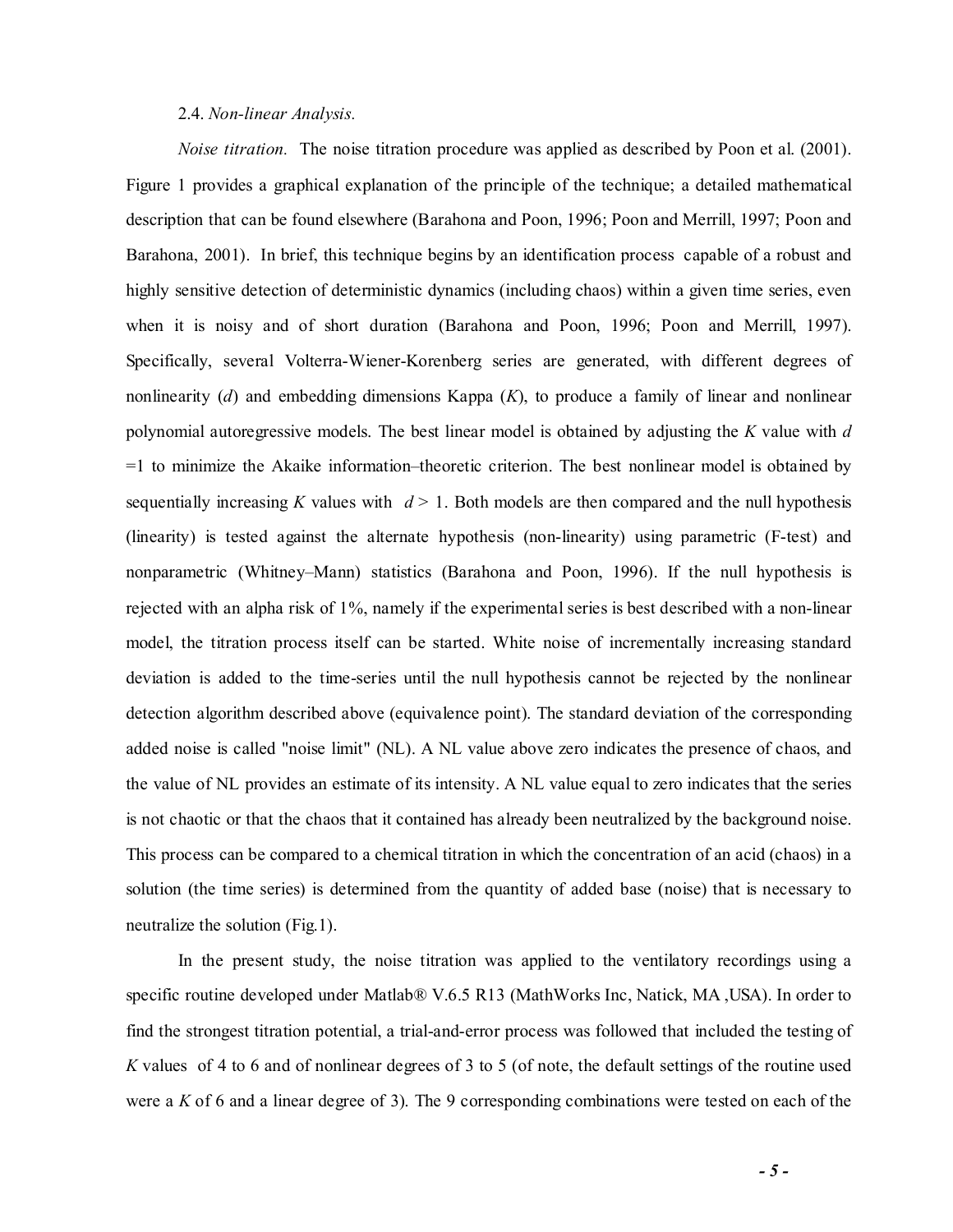ventilatory flow recordings performed during mouth breathing (81 tests). They were also tested on each of the ventilatory flow recordings performed during exclusive nose breathing in the three subjects so studied, and during face mask breathing. This procedure was first performed on the signal as acquired, namely without filtering and at a 50 Hz sampling rate. Then, because oversampling can introduce co-linearities in the signal (Barahona and Poon, 1996), the data were subsampled at 5 Hz (Fig.2) and the full noise titration process was repeated to evaluate the impact of the sampling rate on the results.

*Other nonlinear descriptors* (see Appendix for more details). They were determined from the ventilatory flow data subsampled at 5 Hz (see Discussion for the justification of this choice), in two steps, using the Dataplore® software package (Datan, Teltow, Germany). The first step reconstructed the ventilatory flow attractor in phase-space. This was achieved, according to the embedding theorem formulated by Takens (Takens, 1980), by constituting a finished number of state vectors of *K* constructed coordinates starting from points separated by a time delay  $\tau$ . The time delay was chosen as the first zero of the autocorrelation function (as already used in other studies of ventilation, e.g. Yeragani et al., 2002). The embedding dimension *K* was determined according to Liebert et al. (1991) as the dimension allowing a phase-space reconstruction with a percentage of false nearest neighbours between 10 and 15%. The second step of this procedure consisted in the computation of numerical nonlinear descriptors. Firstly, the Lyapunov spectrum and the largest Lyapunov exponent (LLE, an index of the sensitivity of the system to its initial conditions) were calculated using the polynomial interpolation approach described by Briggs (1990). Secondly, the correlation dimension (CD, a fractal dimension reflecting the complexity of the attractor) was calculated from the correlation integral given by the Grassberger-Procaccia algorithm (Grassberger and Procaccia, 1983).

## 2.5. *Statistics*.

 The two sets of noise limit values obtained at 50 Hz and 5 Hz were compared using the Student's paired t-test after verifying that their distributions were normal and homoscedastic (Prism®4.01, Graphpad Software, San Diego, CA, USA). Statistical associations between values were evaluated by calculating the Pearson product-moment correlation coefficient. The threshold for significance was set at a p value of 0.05.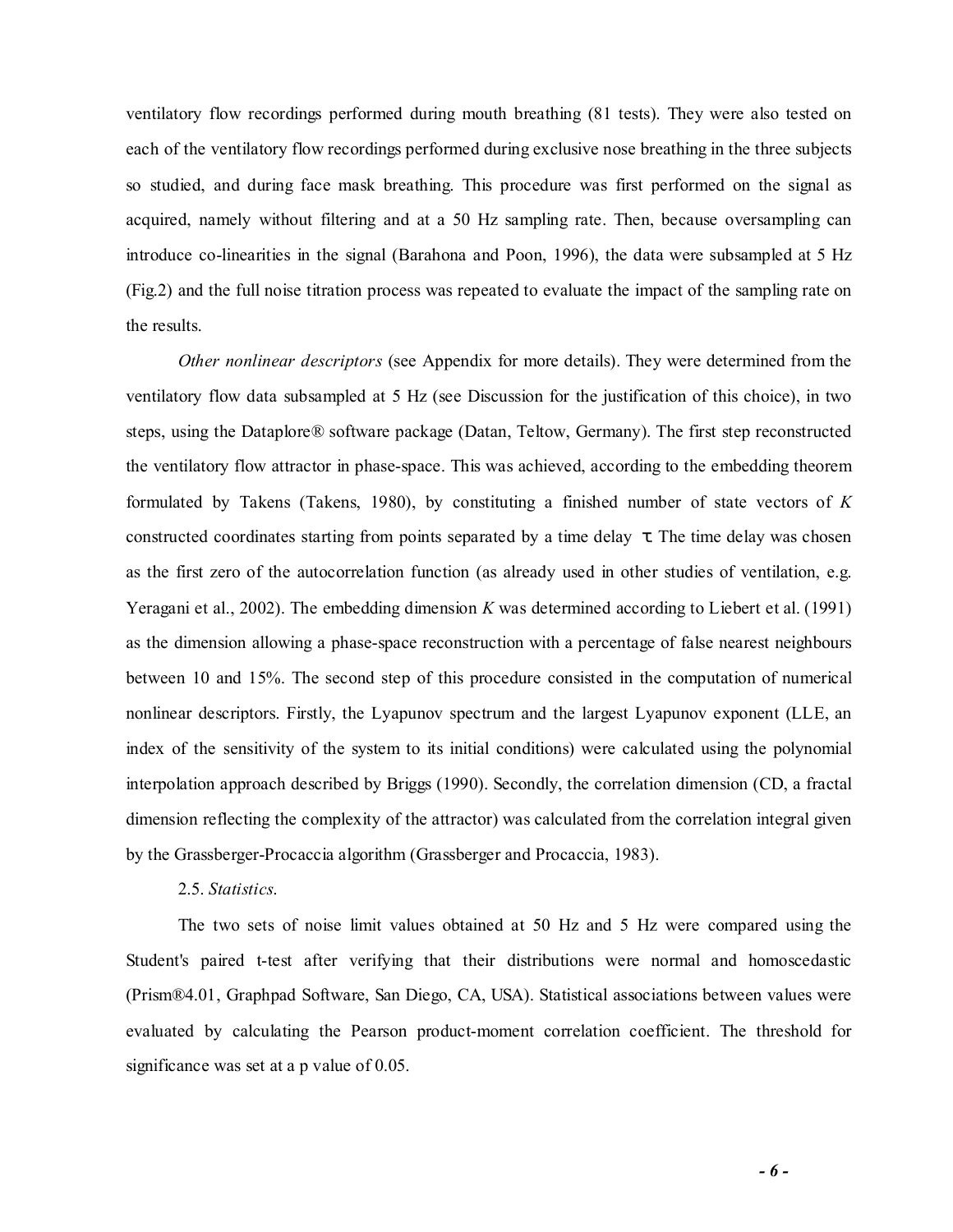### **3. Results**

#### 3.1. *Ventilatory pattern.*

All the subjects exhibited a normal breathing pattern during mouth breathing, with a breathing frequency of  $10.1 \pm 3.0$  breaths per minute (TTOT 6.51  $\pm$  2.39 s), a VT of  $0.63 \pm 0.2$  L, and a minute ventilation of 5.94  $\pm$  0.81 L/min.. Inspiratory time (T1) averaged 2.67  $\pm$  0.73 s hence a VT/TI ratio of  $0.24 \pm 0.03$  L/s, and a TI/TTOT ratio of  $0.42 \pm 0.08$ . The within-series coefficients of variation were 23.96  $\pm$  9.07 % for ventilatory frequency, 19.36  $\pm$  5.07 % for tidal volume, 18.76  $\pm$  6.42 % for TI. All the subjects had a normal  $PETCO<sub>2</sub>$  during the recordings (between 36 and 40 mmHg). During mouth breathing with a nose clip on, tidal volume was higher and breathing frequency slower than during nose breathing, as previously reported (Perez and Tobin, 1985), with values during face mask breathing similar to that measured during nose breathing.

#### 3.2. *Frequency content of the signal*

 The mean power frequency of the ventilatory signal obtained with a 50 Hz sampling rate was  $0.239 \pm 0.072$  Hz. The frequency at maximum was  $0.199 \pm 0.063$  Hz. The maximal frequency ranged from 0.586 to 1.367 Hz (average  $0.869 \pm 0.233$  Hz).

### 3.3. *Noise titration.*

 The effects of adding randomly generated noise of Gaussian distribution to the flow signal (Poon and Barahona, 2001) are depicted by Fig.3. During mouth breathing, the noise titration procedure applied to the ventilatory flow signal at its "native" acquisition frequency (50 Hz) yielded a noise limit above zero in 52 of the 81 computations performed (9 combinations of *K* and *d* in 9 subjects). The highest of these noise limit values obtained in each subject are listed in Table 1, together with the corresponding combination of parameters. In three subjects, no non-linearity was detected whatever the combination of parameter tested. Of note, a 40 Hz sampling rate did not influence these results (data not shown). After subsampling the signal at 5 Hz (Fig.2), the frequency of non-linearity detection was roughly similar (54 out of 81). However, a noise limit above zero could be found in the 9 subjects with an embedding dimension of 6 and a non-linear degree of 4 or 5. The average value of the highest noise limit value was significantly higher with the signal subsampled at 5 Hz than with the signal sampled at 50 Hz (20.2  $\pm$ 12.5 % vs. 7.0  $\pm$  3.8 %, respectively, p = 0.0001).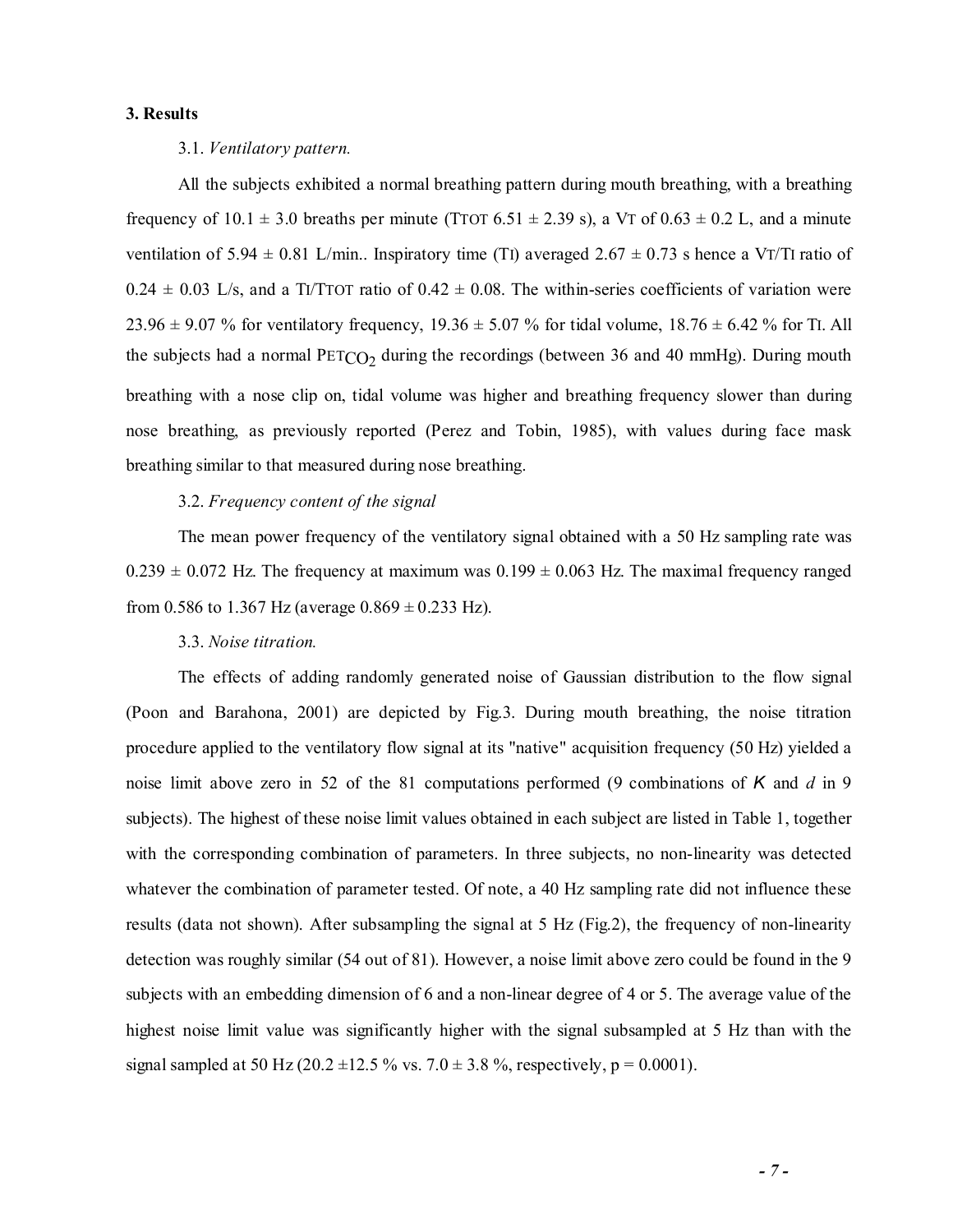Positive noise titration values were also found during nose breathing and face mask breathing in the three subjects so studied (Table 2), using the same embedding dimension and nonlinear degree for the three breathing modalities in each of the subjects.

### 3.4. *Other nonlinear descriptors*

 Applied to the ventilatory flow signal subsampled at 5 Hz, the computation process described in the methods section and in the appendix yielded numerical values compatible with the presence of chaos. This was true in all the subjects studied, under all the conditions tested, for both the largest Lyapunov exponent  $(0.2042 \pm 0.1004)$ , range  $0.0225$ -0.3347 bits/iteration) and the correlation dimension  $(3.03 \pm 0.43, \text{ range } 2.12 - 3.43)$ . Lyapunov spectra were homogeneous among the 9 subjects.

 A significant linear correlation was found between the correlation dimension and the largest Lyapunov exponent  $(R = 0.539, 95\% CI\ 0.013-0.831, p = 0.04)$ . The values of the largest Lyapunov exponent were correlated with the values of the noise limit  $(R = 0.606, 95\% \text{CI } 0.112 - 0.860, p = 0.01)$ . This was also the case for the correlation dimension ( $R = 0.541$ , 95%CI 0.016-0.832, p = 0.04).

 Of note, the distributions of the largest Lyapunov exponents and of the correlation dimensions were less scattered before subsampling than after. This did not translate in readily visible differences in phase portraits or return maps.

#### **4. Discussion**

 This study shows that the noise titration approach evidences a chaotic dimension to the behavior of ventilatory flow over time in normal humans during tidal breathing. This finding should help understanding already available results, and should open new perspectives for the utilisation of nonlinear approaches to describe respiratory physiology in health and disease.

 4.1. *Chaos detection.* As mentioned in the introduction, several approaches have been used to study the nonlinear dynamics of respiration. Donaldson (1992), in 8 adults during resting breathing, found that minute ventilation, TTOT, expiratory time TE, or  $PETCO<sub>2</sub>$  could be characterized by positive Lyapunov exponents ranging from  $0.06$  for PETCO<sub>2</sub>to  $0.23$  for TE. Yeragani et al. (2002) reported higher "respiratory" approximate entropies and Lyapunov exponents in patients with panic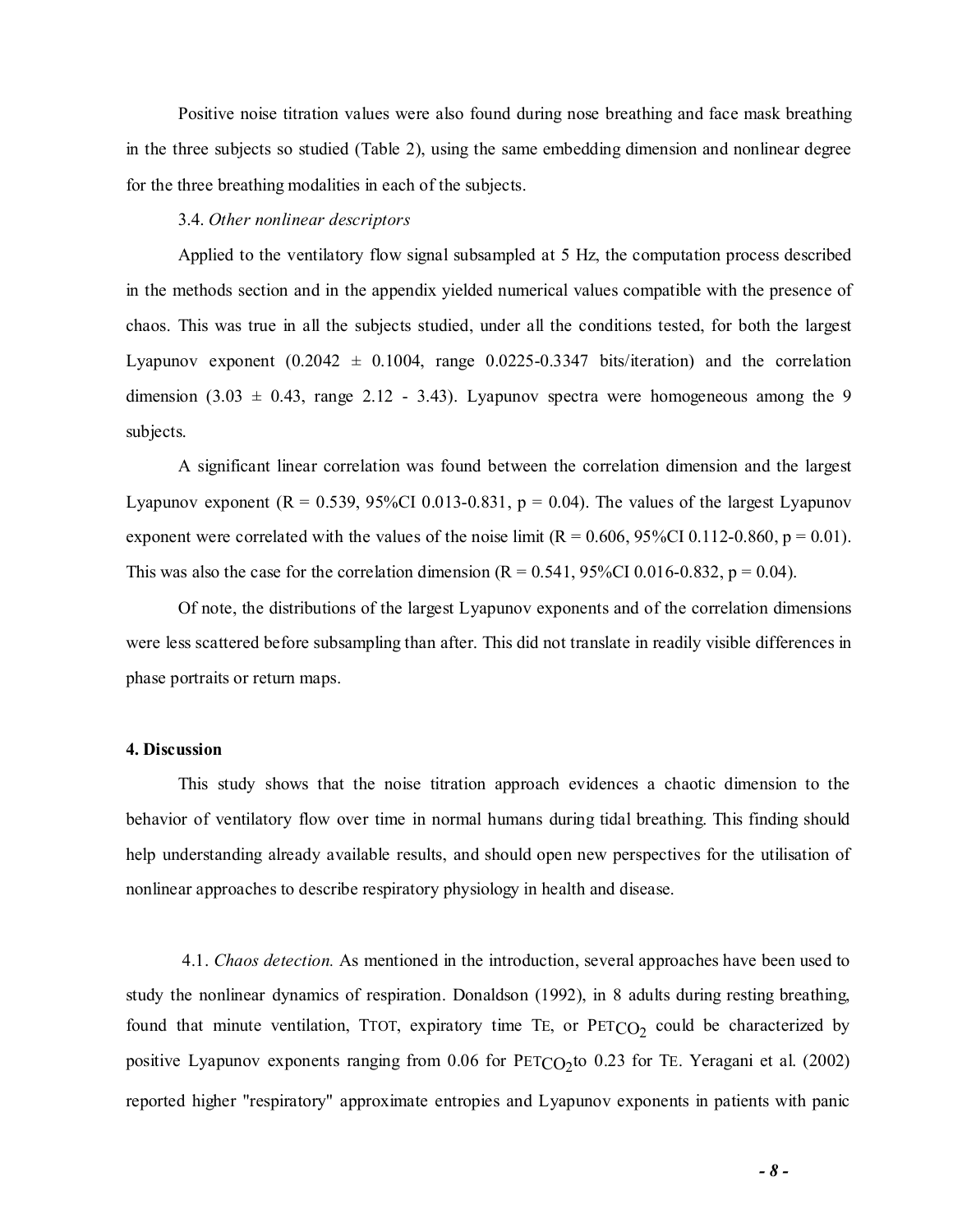disorders as compared to controls. The surrogate data approach was used by the team of Burioka et al. (2002; 2003) to calculate correlation dimensions and approximate entropy from respiratory movements recorded during sleep in healthy subjects. They observed a reduction in respiratory complexity in normal subjects breathing CO2-enriched gas mixtures (Suyama et al., 2003) and in patients suffering from the obstructive sleep apnea syndrome (Miyata et al., 2002). In rats, Sammon et al. (1991; 1994b; 1994a) showed that "spiral" attractors and "horseshoe" return maps and fractal correlation dimensions characterised the ventilatory behaviour but disappeared in the absence of feedback loops namely after vagotomy. The use of approximate entropy also allowed Akay et al. (2003) to describe age-related changes in the complexity of respiratory pattern, and to demonstrate that an hypoxic insult to the brain resulted in a decreased respiratory complexity (Akay and Sekine, 2004). Fractal fluctuations have been described in spontaneously breathing healthy adult humans (Fadel et al., 2004) and a decrease in respiratory complexity with age has also been shown by Peng et al. (2002) through the analysis of fractal scaling exponents. Baldwin et al. (2004), exploring the role of sigh in respiratory control with a combination of linear and nonlinear approaches (including long-range memory studied from detrended fluctuation analysis) showed that sighs were followed by a "restoration" of respiratory complexity under the form of an increase in the range of points located within a defined attractor. Finally, complexity has also been observed from in vitro preparations isolating the mammalian inspiratory neural network (Del Negro et al., 2002), where increasing neuronal excitability modifies the pattern of oscillations in the neural output (from mixed-mode oscillations, quasiperiodicity and ultimately aperiodic, chaos-like activity).

These data did not prove that there is chaos in the mammalian ventilatory behaviour. Firstly, nonlinear characterization methods, including Lyapunov exponents and fractal analysis, are sensitive to noise and produce statistically biased estimates of signal properties when they are applied to short time series (Bruce, 1996). The standard chaos detection methods in fact have virtually zero noise tolerance (see discussion in Poon and Barahona, 2001). Secondly, any record of respiratory activity may include variability of several types : random uncorrelated, random correlated, periodic, and nonlinear deterministic. The first two are always present and create obstacles to a reliable mathematical detection of the latter two (Bruce, 1996). Thirdly, these methods, including the surrogate data approach, infer the presence of nonlinearity and of determinism in a signal, yet these conditions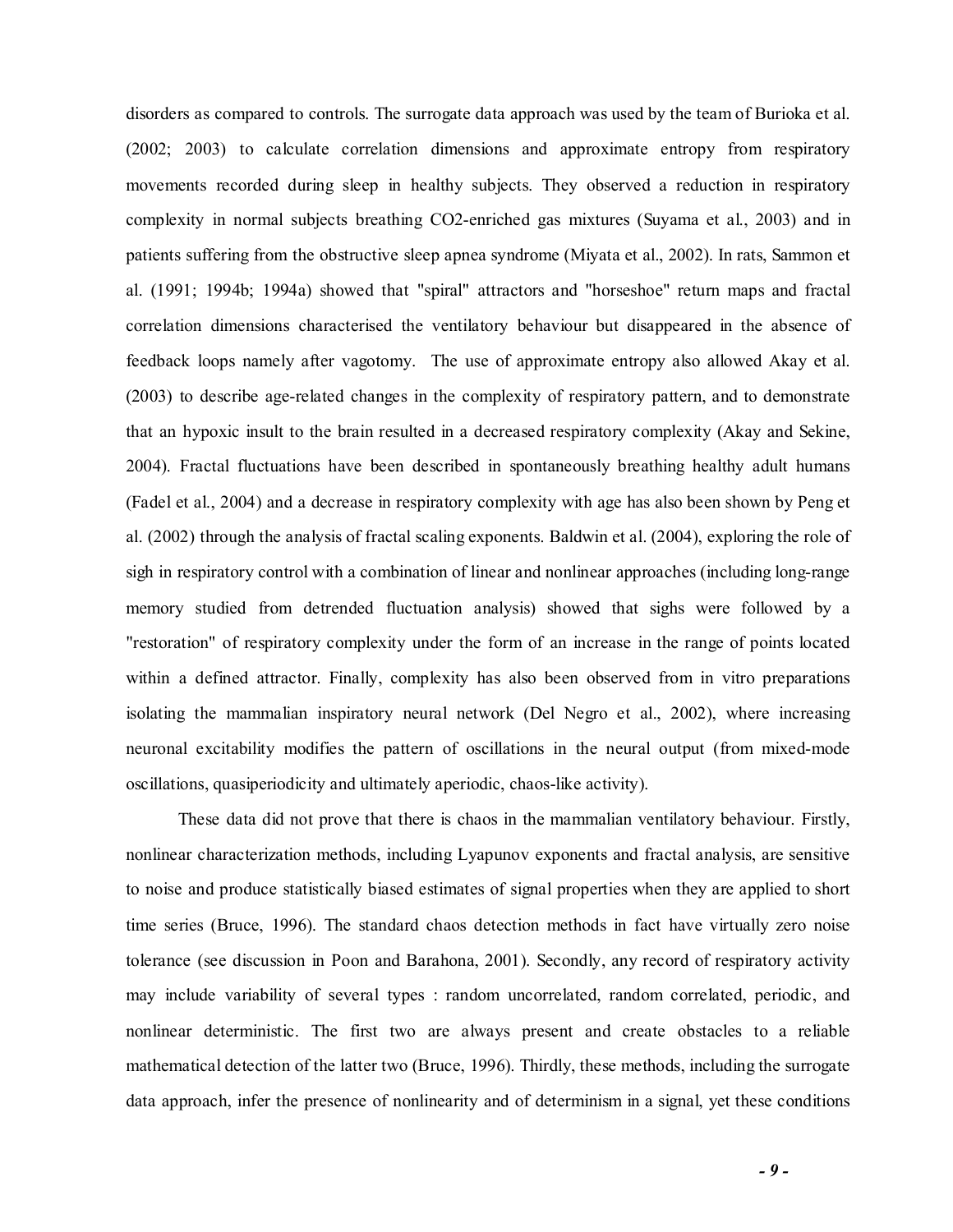are necessary but not sufficient to ascertain chaos. With noise titration, the use of the Volterra-Wiener algorithm provides a sensitive indicator of nonlinearity, and the very nature of the process (controlled addition of noise to the data) provides the technique with immunity to noise contained in the observation. This algorithm has been tested and validated to be not only necessary, but also sufficient, to detect chaos in short times series derived from models depicting any of the routes to chaos (Poon and Barahona, 2001). These routes include the succession of quasiperiodic tori, that is likely the most appropriate to consider about the human ventilatory behaviour. Indeed, this phenomenon can explain the onset of chaotic fluctuations in coupled neural oscillators (Matsugu et al., 1998) and probably also in neural networks. Of note, this model provides, after the onset of chaos, phase portraits and Poincaré sections that are closely matched by those obtained from ventilatory signals (see Dang-Vu et al., 2000).

 That we were able to detect chaos within resting ventilatory flow signals with noise titration is thus reassuring, and consolidates the notion that human ventilation, at rest and during wakefulness, is actually chaotic in nature. Of note in this regard, we found largest Lyapunov exponents similar to that found by Donaldson (1992) and correlation dimensions similar to that found by Suyama et al. (2003).

 4.2. *Source of ventilatory chaos.* Identifying respiratory chaos from a flow signal thoracoabdominal displacements (as in Small et al., 1999) tells nothing about its source. A neural source for respiratory chaos is a likely hypothesis, because it is widely accepted that the central respiratory command depends on at least two coupled oscillators (see review in Feldman et al., 2003; Mellen et al., 2003; see also Vasilakos et al., 2005). Compound neural oscillator models of the mammalian respiratory rhythm can exhibit complex dynamical behaviors under various periodic inputs (Matsugu et al., 1998), and the study of breath-to-breath variations in tidal volume, end-tidal O<sub>2</sub> and end-tidal CO2 in infants by Cernelc et al. (2002) has evidenced long-range correlation properties consistent with the neural network model of the respiratory central pattern generator. Nonlinear activities exist in *in vitro* isolated preparations of the network that generates respiratory rhythm in mammals (Del Negro et al., 2002).

 However, nonlinearities in the flow pattern could also be created, or altered, by the nature of the media to which the respiratory neural command is applied. In this view, short-term fluctuations of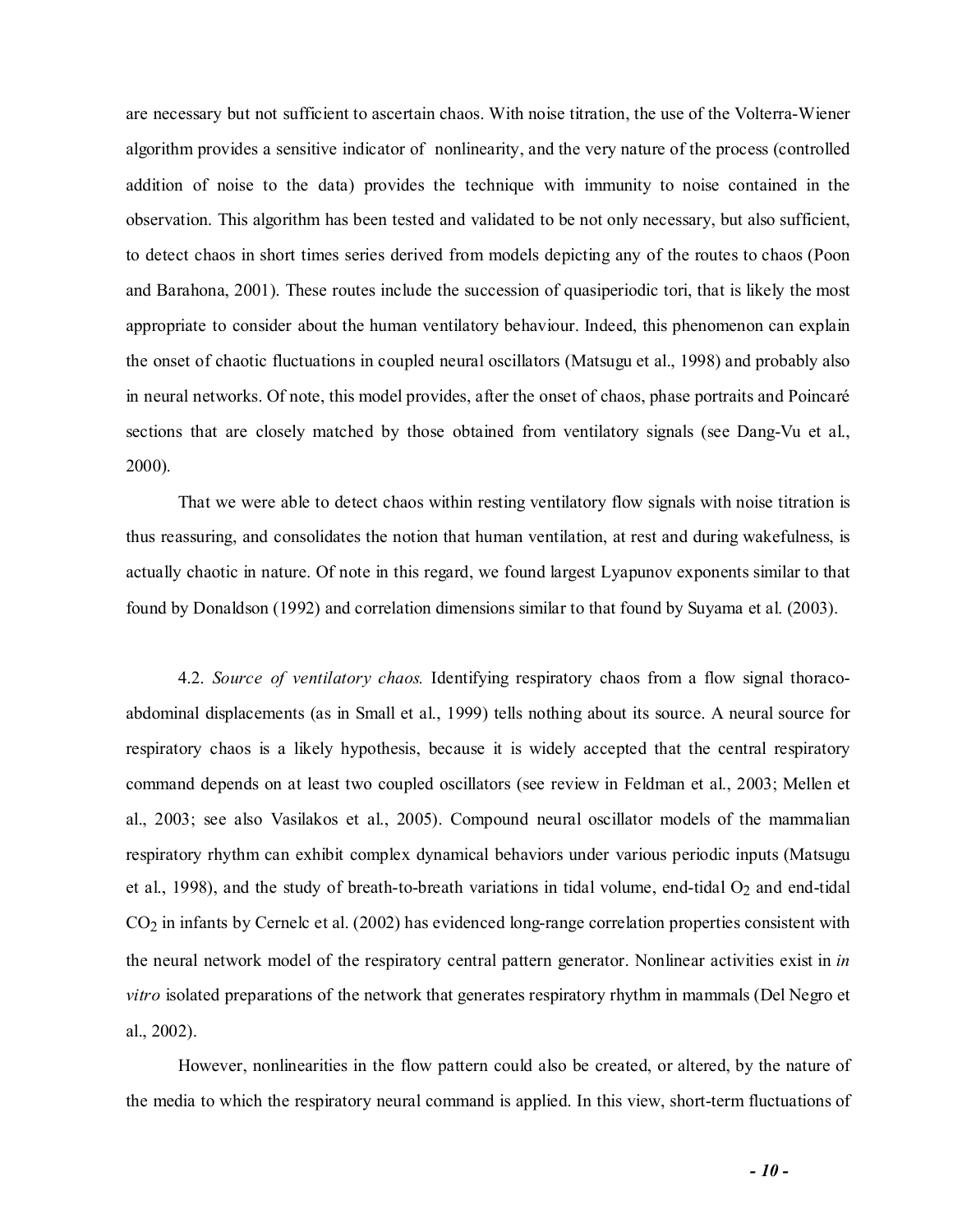the impedance of the respiratory system have been described (Que et al., 2001). In this view also, the propagation of a front within an anisotropic media can produce chaos (Bar et al., 2000).

 4.3. *Chaos quantification.* The relevance of identifying chaos within a biological go through depends on the possibility to quantify it, in order to compare sequential or categorical situations. Applied to biological signals (and particularly to short and noisy time series, as opposed to benchmark model systems), none of the available methods have been shown to meet the criteria expounded by Bruce (1996), namely give a small or null value to constant or periodic signals, to give the largest possible value to a stochastic signal, and, most importantly, to provide intermediate but increasing values to deterministic signals of increasing dimension. Noise titration does so and therefore seems ideally suited to study respiratory signals (applied to benchmark model systems, it faithfully follows the evolution of Lyapunov exponent with increasing chaoticity (Poon and Barahona, 2001)) and is immune to noise. However, the absolute noise limit depends on the characteristics of the signal and particularly on the noise floor. A change in noise limit can therefore stem from a change in chaoticity or in the noise floor. This cannot be readily ascertained, and it is thus of the utmost importance, in experiments intended to be analysed with noise titration, to maximise effort to control for experimental noise and to minimise variations in physiological noise through the achievement of steady state. Our study pertained to tidal breathing at rest only, in an homogenous set of subjects. It is reasonable to assume that there was no major intersubject variations in the noise floor. The distributions of the Lyapunov spectrums, the largest Lyapunov exponents, and the correlation dimensions among the subjects were relatively narrow. By contrast, we observed noise limit values stretching from 6 to 43% (Table 1). This thus indicates that different subjects may exhibit different level of respiratory chaos and that this is not well described by other nonlinear descriptors. This probably explains why we found only weak correlations between noise limit and the largest Lyapunov exponent or correlation dimension.

 4.4 *Technical issues.* We studied the ventilatory behaviour of our subjects through the values of a non-filtered and non-integrated instantanous flow signal. This is important because filtering (for example see Yeragani et al., 2002, who found largest Lyapunov exponents smaller than ours  $-0.086 \pm 0.086$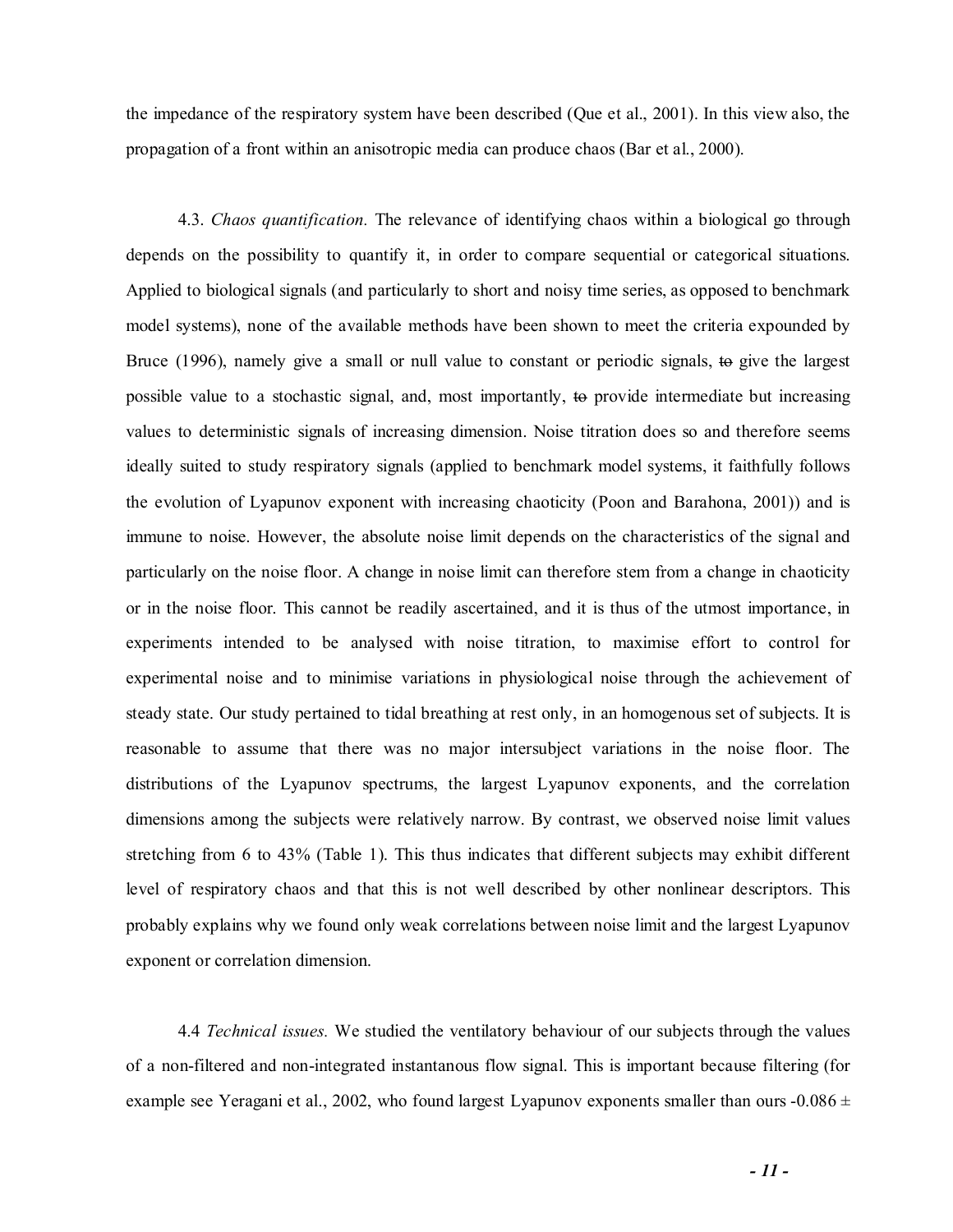0.018) and integration (to study tidal volume, for example in Donaldson, 1992) imply information loss and can distort the characterization of nonlinearities. A raw flow signal also gives the possibility to directly obtain the equi-spaced values necessary for nonlinear analysis, without corrections or assumptions. It must also be emphasized that the parameters used to reconstruct the attractor exert an important influence on the values of "traditional" nonlinear descriptors. This is the case for  $\tau$ , that we defined as the delay needed to reach the first zero of an autocorrelation function (Liebert and Schuster, 1989) rather than arbitrarily (Dang-Vu et al., 2000). These constraints are alleviated by the noise titration approach. Our study also illustrates the importance of sampling frequency on the results of chaos detection (Table 1, Fig. 2). Oversampling can introduce linearities in the data (Barahona and Poon, 1996). With a sampling frequency of 50 Hz, we failed to detect nonlinearities in several cases and the average noise limit values were significantly smaller than with a 5 Hz sampling rate. The top trace in Fig. 2 exhibits signs of oversampling (e.g. small spikes erratically distributed over the signal). In contrast, undersampling carries the risk of aliasing, and if the sampling frequency is less than the Nyquist frequency high frequency folding to low frequency can show up as nonlinearity. The frequency content of the signal must thus be checked before applying noise titration or other nonlinear analysis. In the present set of data, the maximal frequency present in the ventilatory signal was 1.367 Hz (Results, 3.2). Our 5 Hz subsampling frequency is therefore not a likely source of artificial nonlinearities. From a practical point of view, it seems reasonable to recommend the application of noise titration to respiratory signals sampled with a frequency above the Nyquist frequency but of the same order of magnitude. Finally, instrumentation changes the nature of the measured object. Thus, going from "natural respiration" (nose breathing) to "measured respiration" (mouthpiece and nose clip) changes breathing pattern (Perez and Tobin, 1985). Although we have too few data to conclude firmly on this point, our results suggest that the detection of respiratory chaos by noise titration may not be excessively sensitive to instrumentation and breathing route (Table 2).

 4.5. *Conclusions and Perspectives.* The detection of "respiratory chaos" by the noise titration technique within short epochs of biological signals collected under the duress of human physiology experiments makes plausible the clinical applicability of this mathematical approach. Its quantitative nature also opens the possibility to use it as a descriptor of the effects of interventions (or disease) on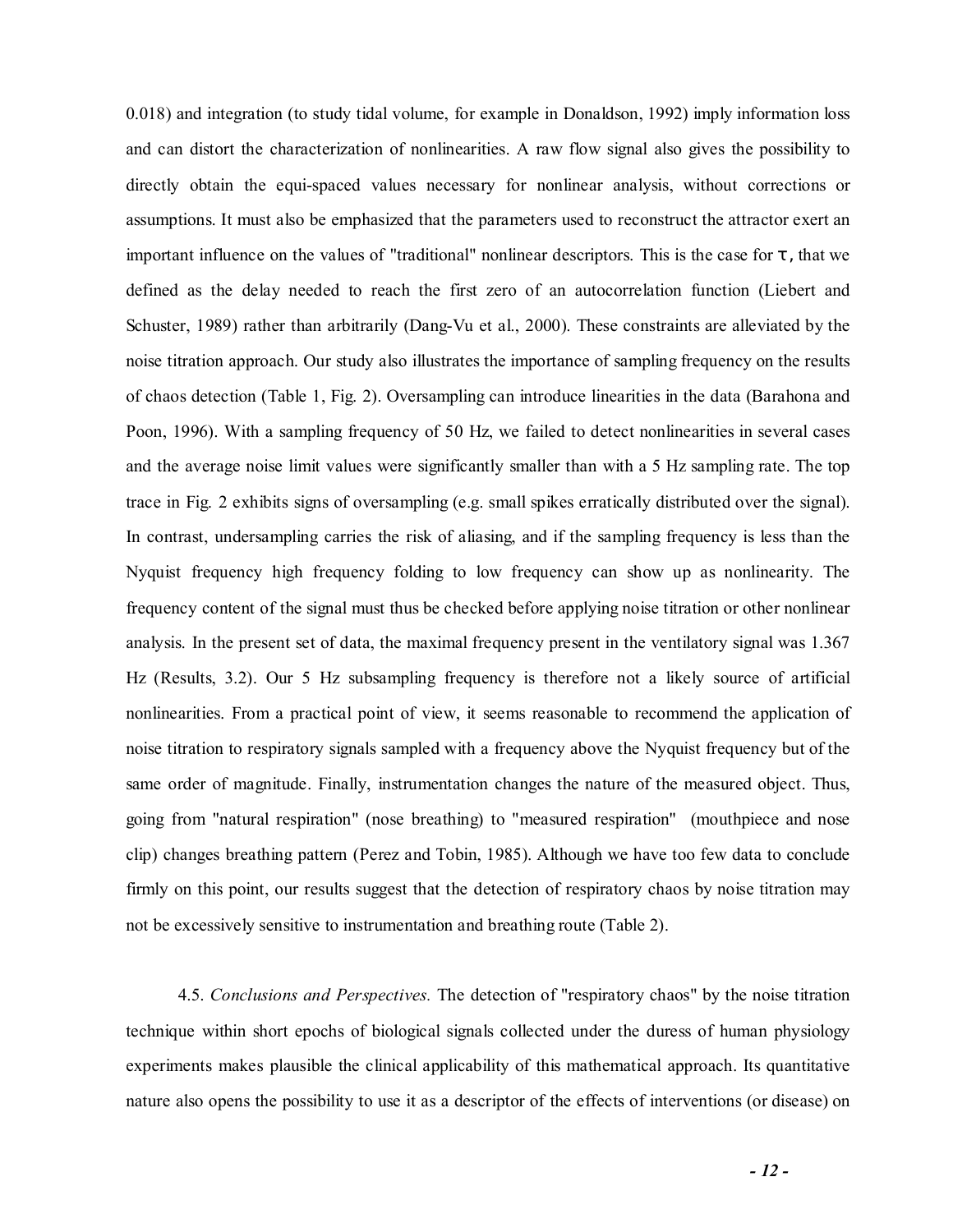respiratory control, in the perspective of the relationship between illness and the altered variability of complex systems (Macklem, 2002; Seely and Macklem, 2004) (see also Poon and Merrill, 1997 for an application of chaotic analysis to the characterisation of heart failure).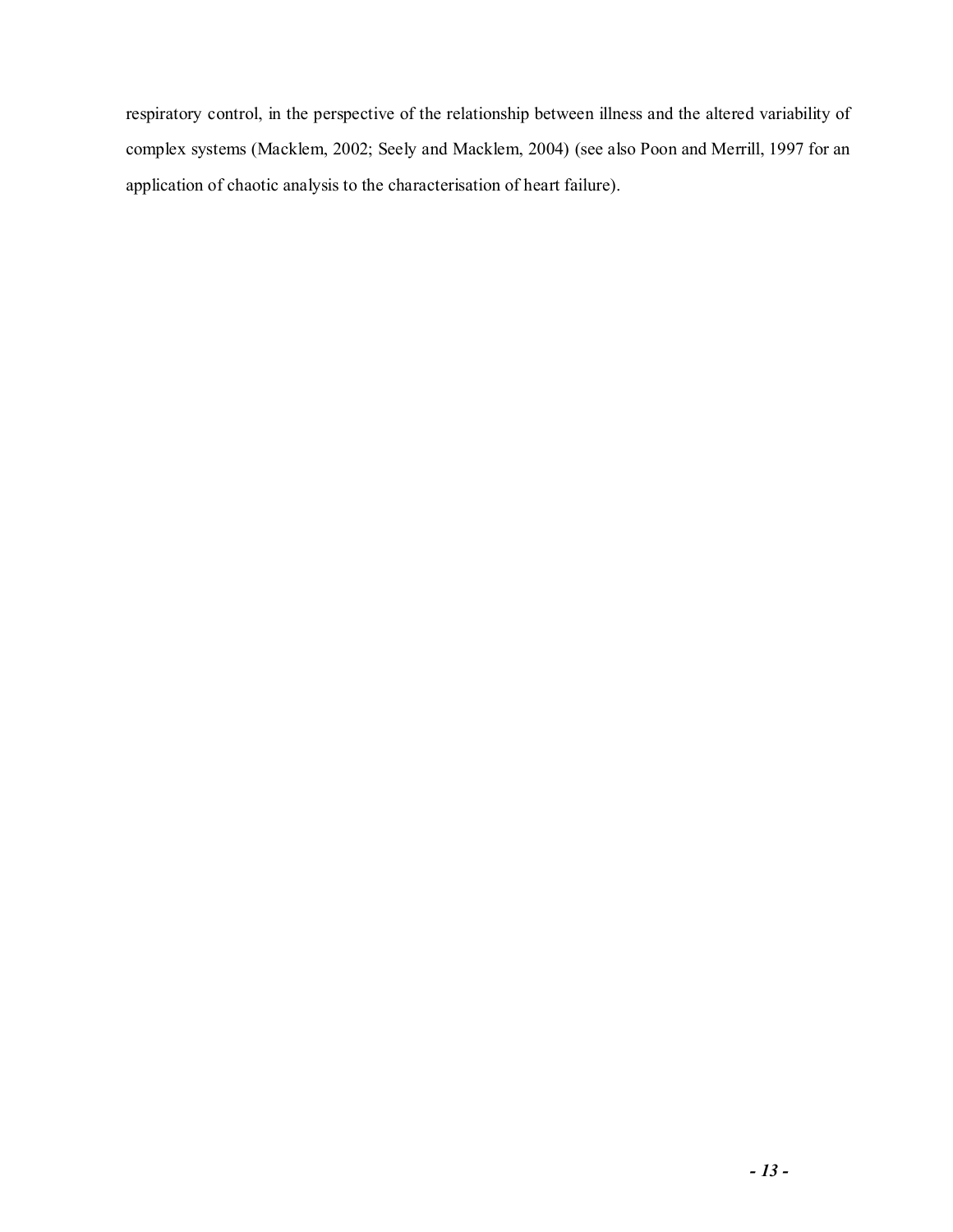### **Acknowledgements**

 This study was funded in part by a "*Contrat de recherche triennal "Legs Poix" de la Chancellerie de l'Université de Paris*", by *Association pour le Développement et l'Organisation de la Recherche En Pneumologie* (ADOREP), Paris, France and by the "*Ministère de la Jeunesse, de l'Education Nationale et de la Recherche*", Paris, France (*Fonds national de la science, Action Concertée Incitative "Technologies pour la Santé", projet MOSAIQUE*).

Marie-Noëlle Fiamma was supported by a scholarship from the "*Ministère de la Jeunesse, de l'Education Nationale et de la Recherche*", Paris, France. Chi-Sang Poon was supported by U.S. National Institutes of Health grant HL075014.

 We are grateful to Sylvain Thibault, Gila Benchetrit and Pierre Baconnier from the PRETA-TIMC-IMAG laboratory of the Université Joseph Fourier, Grenoble, France, for the help with nonlinear analysis that they kindly provided to Marie-Noelle Fiamma, and to Mr Zhi-de Deng from the Department of Electrical Engineering and Computer Science at M.I.T. for his help with noise titration computations.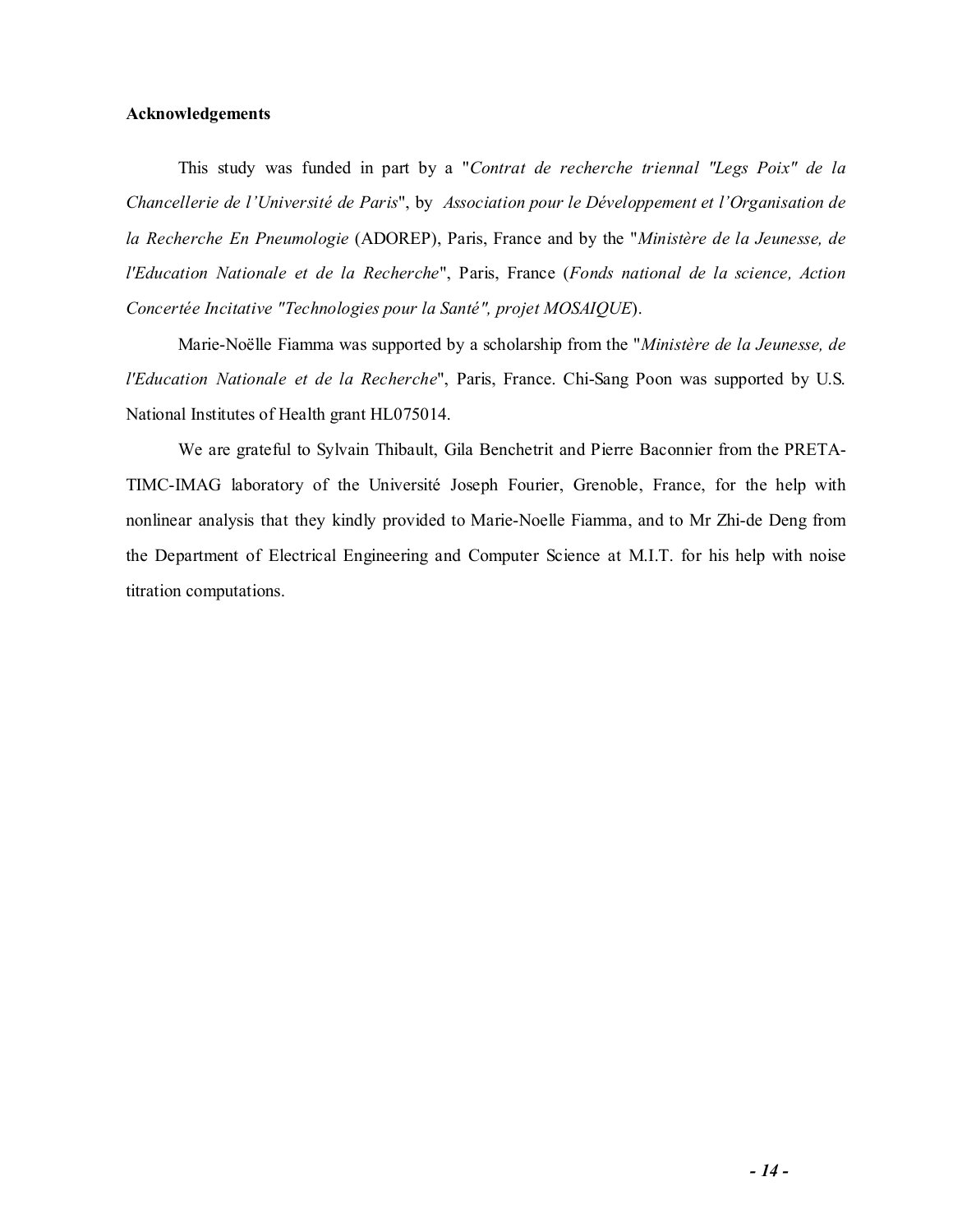### **References**

- Akay, M., Moodie, K.L., Hoopes, P.J., 2003. Age related alterations in the complexity of respiratory patterns. J Integr Neurosci 2, 165-178.
- Akay, M., Sekine, N., 2004. Investigating the complexity of respiratory patterns during recovery from severe hypoxia. J Neural Eng 1, 16-20.
- Baldwin, D.N., Suki, B., Pillow, J.J., Roiha, H.L., Minocchieri, S., Frey, U., 2004. Effect of sighs on breathing memory and dynamics in healthy infants. J Appl Physiol 97, 1830-1839.
- Ballanyi, K., Onimaru, H., Homma, I., 1999. Respiratory network function in the isolated brainstemspinal cord of newborn rats. Prog Neurobiol 59, 583-634.
- Bar, M., Hagberg, A., Meron, E., Thiele, U., 2000. Front propagation and pattern formation in anisotropic bistable media. Phys Rev E Stat Phys Plasmas Fluids Relat Interdiscip Topics 62, 366- 374.
- Barahona, M., Poon, C.S., 1996. Detection of nonlinear dynamics in short, noisy time series. Nature 381, 215-217.
- Briggs, K., 1990. An improved method for estimating Lyapunov exponents of chaotic time series. Physics Letters 151, 27-32.
- Bruce, E.N., 1996. Temporal variations in the pattern of breathing. J Appl Physiol 80, 1079-1087.
- Burioka, N., Cornelissen, G., Halberg, F., Kaplan, D.T., Suyama, H., Sako, T., Shimizu, E., 2003. Approximate entropy of human respiratory movement during eye-closed waking and different sleep stages. Chest 123, 80-86.
- Burioka, N., Suyama, H., Sako, T., Miyata, M., Takeshima, T., Endo, M., Kurai, J., Fukuoka, Y., Takata, M., Nomura, T., Nakashima, K., Shimizu, E., 2002. Non-linear dynamics applied to human respiratory movement during sleep. Biomed Pharmacother 56 Suppl 2, 370s-373s.
- Cernelc, M., Suki, B., Reinmann, B., Hall, G.L., Frey, U., 2002. Correlation properties of tidal volume and end-tidal O2 and CO2 concentrations in healthy infants. J Appl Physiol 92, 1817-1827.
- Dang-Vu, H., Delcarte, C., 2000. Bifurcations et Chaos. Ellipses, Paris.
- Dang-Vu, H., Delcarte, C., Wysocki, M., 2000. A mathematical model of respiratory system exhibiting chaos. Int J Diff Equat Appl 1, 399-408.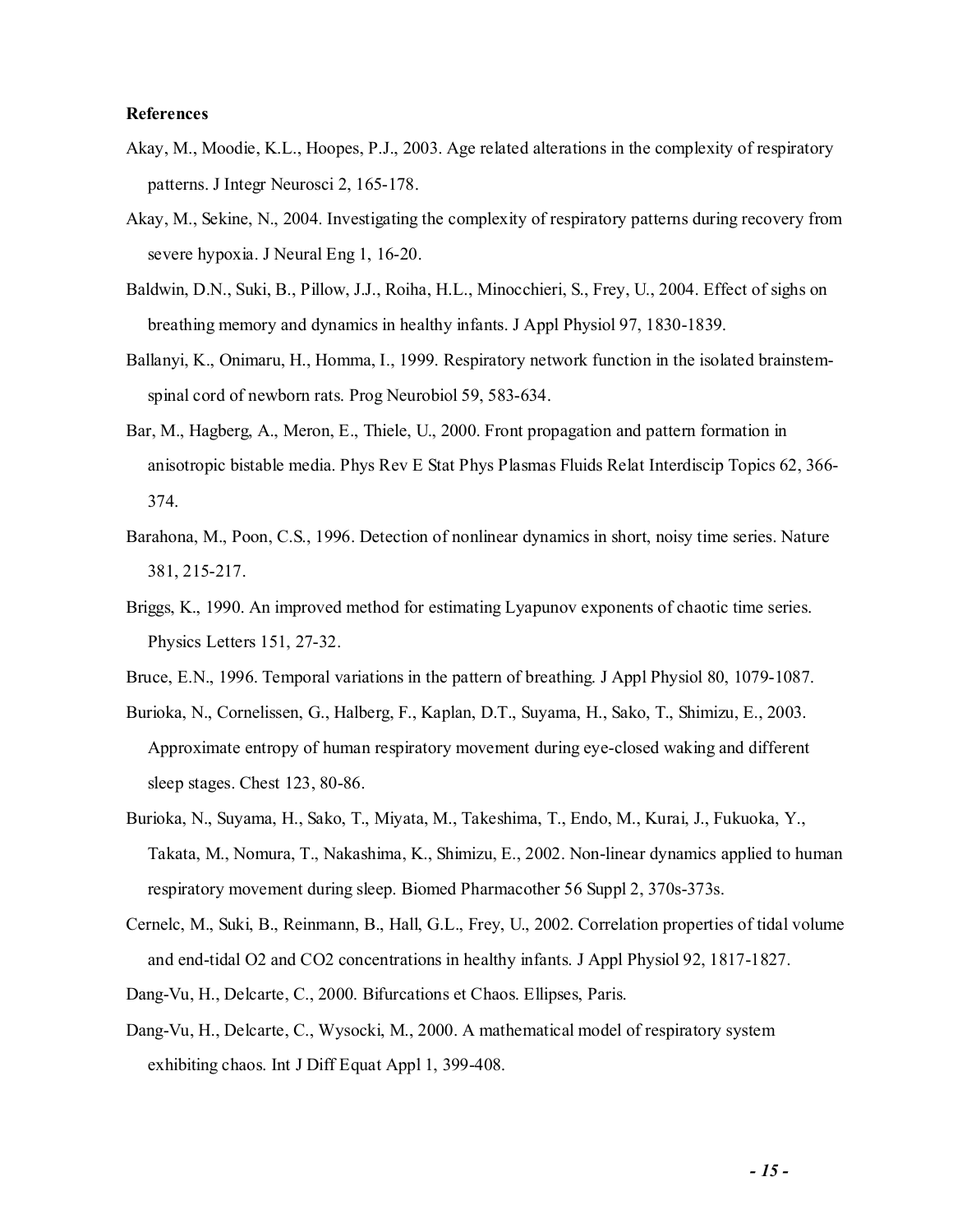- Davenport, P.W., Reep, R.L., 1995. Cerebral Cortex and Respiration. In: Dempsey, J.A., Pack, A.I. Regulation of Breathing, 2nd edition, Marcel Dekker, New York, pp. 365-388
- Del Negro, C.A., Wilson, C.G., Butera, R.J., Rigatto, H., Smith, J.C., 2002. Periodicity, mixed-mode oscillations, and quasiperiodicity in a rhythm-generating neural network. Biophys J 82, 206-214.
- Donaldson, G.C., 1992. The chaotic behaviour of resting human respiration. Respir Physiol 88, 313- 321.
- Elbert, T., Ray, W.J., Kowalik, Z.J., Skinner, J.E., Graf, K.E., Birbaumer, N., 1994. Chaos and physiology: deterministic chaos in excitable cell assemblies. Physiol Rev 74, 1-47.
- Fadel, P.J., Barman, S.M., Phillips, S.W., Gebber, G.L., 2004. Fractal fluctuations in human respiration. J Appl Physiol 97, 2056-2064.
- Feldman, J.L., Mitchell, G.S., Nattie, E.E., 2003. Breathing: rhythmicity, plasticity, chemosensitivity. Annu Rev Neurosci 26, 239-266.
- Fortrat, J.O., Yamamoto, Y., Hughson, R.L., 1997. Respiratory influences on non-linear dynamics of heart rate variability in humans. Biol Cybern 77, 1-10.
- Grassberger, P., Procaccia, I., 1983. Characterization of strange attractors. Physical Review Letters 50, 346-349.
- Hongre, L., Sailhac, P., Alexandrescu, M., Dubois, J., 1999. Nonlinear and multifractals approaches of the geomagnetic field. Physics of the Earth and Planetary Interiors 110, 157-190.
- Hughson, R.L., Yamamoto, Y., Fortrat, J.O., 1995. Is the pattern of breathing at rest chaotic? A test of the Lyapunov exponent. Adv Exp Med Biol 393, 15-19.
- Kennel Matthew B, Brown, R., Abarbanel, H.D.I., 1992. Determining embedding for phase-space reconstruction using a geometrical construction. Physical Revue A 45, 3403-3411.
- Liebert, W., Pawelzik, K., Schuster, H.G., 1991. Optimal embeddings of chaotic attractors from topological considerations. Europhysics Letters 14, 521-526.
- Liebert, W., Schuster, H.G., 1989. Proper choice of time delay for the analysis of chaotic time series. Physical Letters A 142, 107.
- Macklem, P.T., 2002. Une question de vie ou de mort.[A matter of life and death]. Rev Mal Respir 19, 135-139.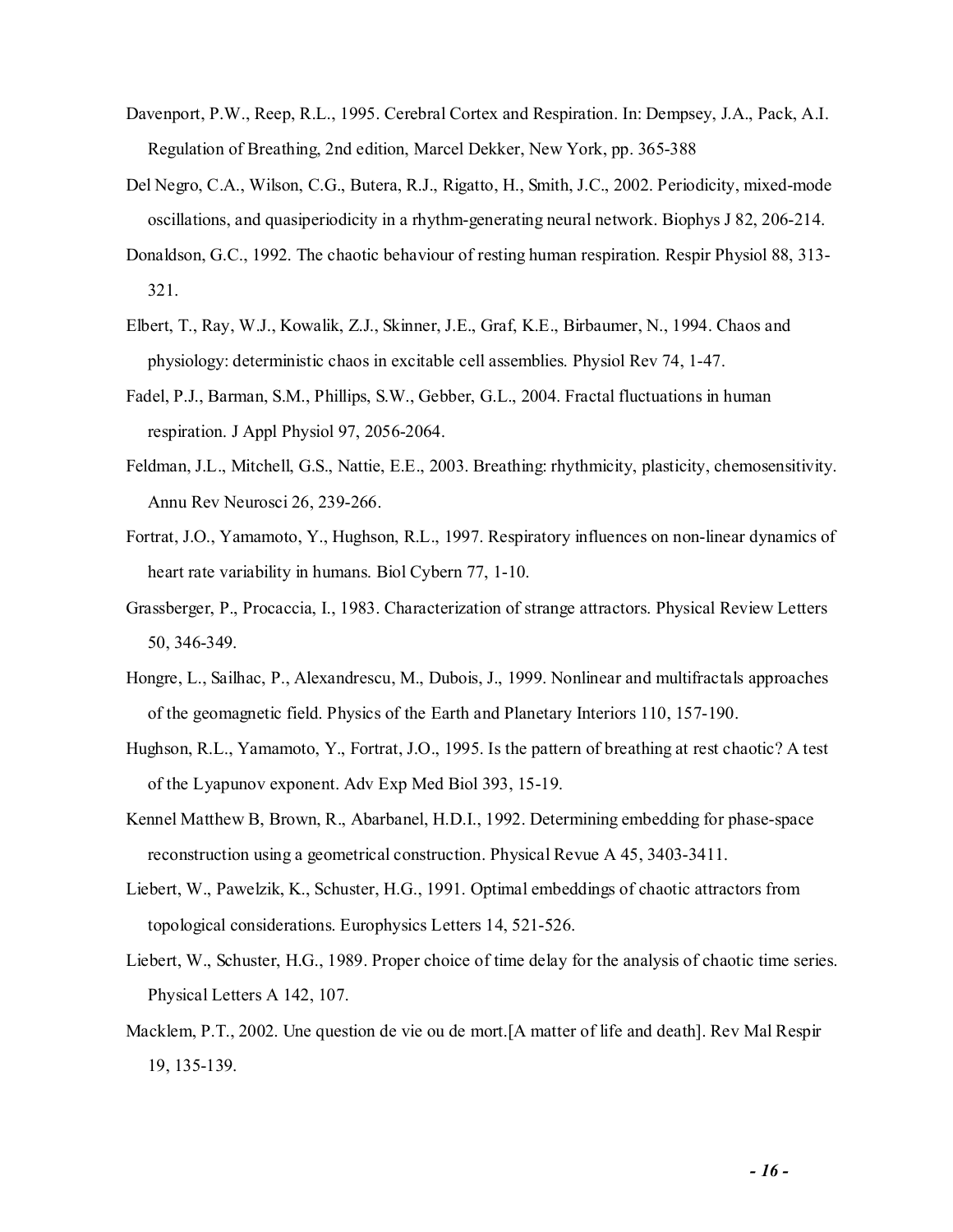- Matsugu, M., Duffin, J., Poon, C.S., 1998. Entrainment, instability, quasi-periodicity, and chaos in a compound neural oscillator. J Comput Neurosci 5, 35-51.
- Mellen, N.M., Janczewski, W.A., Bocchiaro, C.M., Feldman, J.L., 2003. Opioid-induced quantal slowing reveals dual networks for respiratory rhythm generation. Neuron 37, 821-826.
- Miyata, M., Burioka, N., Sako, T., Suyama, H., Fukuoka, Y., Tomita, K., Higami, S., Shimizu, E., 2004. A short daytime test using correlation dimension for respiratory movement in OSAHS. Eur Respir J 23, 885-890.
- Miyata, M., Burioka, N., Suyama, H., Sako, T., Nomura, T., Takeshima, T., Higami, S., Shimizu, E., 2002. Non-linear behaviour of respiratory movement in obstructive sleep apnoea syndrome. Clin Physiol Funct Imaging 22, 320-327.
- Peng, C.K., Mietus, J.E., Liu, Y., Lee, C., Hausdorff, J.M., Stanley, H.E., Goldberger, A.L., Lipsitz, L.A., 2002. Quantifying fractal dynamics of human respiration: age and gender effects. Ann Biomed Eng 30, 683-692.
- Perez, W., Tobin, M.J., 1985. Separation of factors responsible for change in breathing pattern induced by instrumentation. J Appl Physiol 59, 1515-1520.
- Poon, C.S., Barahona, M., 2001. Titration of chaos with added noise. Proc Natl Acad Sci U S A 98, 7107-7112.
- Poon, C.S., Merrill, C.K., 1997. Decrease of cardiac chaos in congestive heart failure. Nature 389, 492-495.
- Que, C.L., Kenyon, C.M., Olivenstein, R., Macklem, P.T., Maksym, G.N., 2001. Homeokinesis and short-term variability of human airway caliber. J Appl Physiol 91, 1131-1141.
- Rosenstein, M., Collins, J., De Luca, C., 1993. A practical method for calculating largest Lyapunov exponents for small data sets. Physica D 65, 117-134.
- Sammon, M., 1994a. Geometry of respiratory phase switching. J Appl Physiol 77, 2468-2480.
- Sammon, M., 1994b. Symmetry, bifurcations, and chaos in a distributed respiratory control system. J Appl Physiol 77, 2481-2495.
- Sammon, M.P., Bruce, E.N., 1991. Vagal afferent activity increases dynamical dimension of respiration in rats. J Appl Physiol 70, 1748-1762.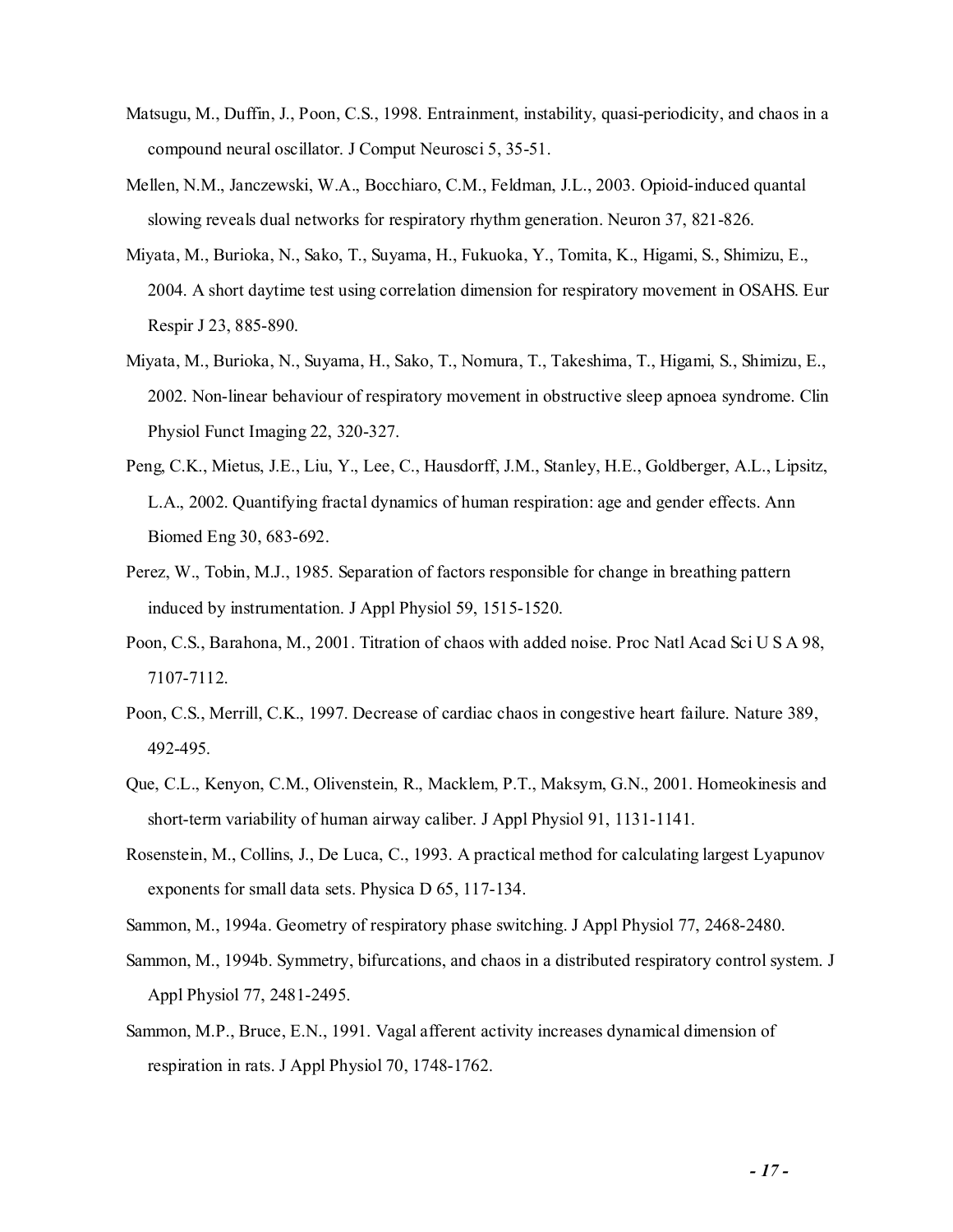- Seely, A.J., Macklem, P.T., 2004. Complex systems and the technology of variability analysis. Crit Care 8, R367-384.
- Small, M., Judd, K., Lowe, M., Stick, S., 1999. Is breathing in infants chaotic? Dimension estimates for respiratory patterns during quiet sleep. J Appl Physiol 86, 359-376.
- Smith, J.C., Butera, R.J., Koshiya, N., Del Negro, C., Wilson, C.G., Johnson, S.M., 2000. Respiratory rhythm generation in neonatal and adult mammals: the hybrid pacemaker-network model. Respir Physiol 122, 131-147.
- Suyama, H., Burioka, N., Sako, T., Miyata, M., Shimizu, E., 2003. Reduction of correlation dimension in human respiration by inhaling a mixture gas of 5% carbon dioxide and 95% oxygen. Biomed Pharmacother 57 Suppl 1, 116s-121s.
- Takens, F., 1980. Detecting strange attractors in turbulence." LS Young Springer: Dynamical systems and turbulence. Lecture Notes on Mathematics, Berlin 898, 366-381.
- Theiler, J., Eubank, S., Longtin, A., Galdrikian, B., Doyne Farmer, J., 1992. Testing for nonlinearity in time series : the method of surrogate data. Phyica D 58, 77-94.
- Van den Aardweg, J.G., Karemaker, J.M., 2002. Influence of chemoreflexes on respiratory variability in healthy subjects. Am J Respir Crit Care Med 165, 1041-1047.
- Vasilakos, K., Wilson, R.J., Kimura, N., Remmers, J.E., 2005. Ancient gill and lung oscillators may generate the respiratory rhythm of frogs and rats. J Neurobiol 62, 369-385.
- Wolf, A., Swift, J., Swinney, H., Vastano, J., 1985. Determining Lyapunov exponents from a time series. Physica 16 D, 285-317.
- Yeragani, V.K., Radhakrishna, R.K., Tancer, M., Uhde, T., 2002. Nonlinear measures of respiration: respiratory irregularity and increased chaos of respiration in patients with panic disorder. Neuropsychobiology 46, 111-120.
- Yeragani, V.K., Rao, R., Tancer, M., Uhde, T., 2004. Paroxetine decreases respiratory irregularity of linear and nonlinear measures of respiration in patients with panic disorder. A preliminary report. Neuropsychobiology 49, 53-57.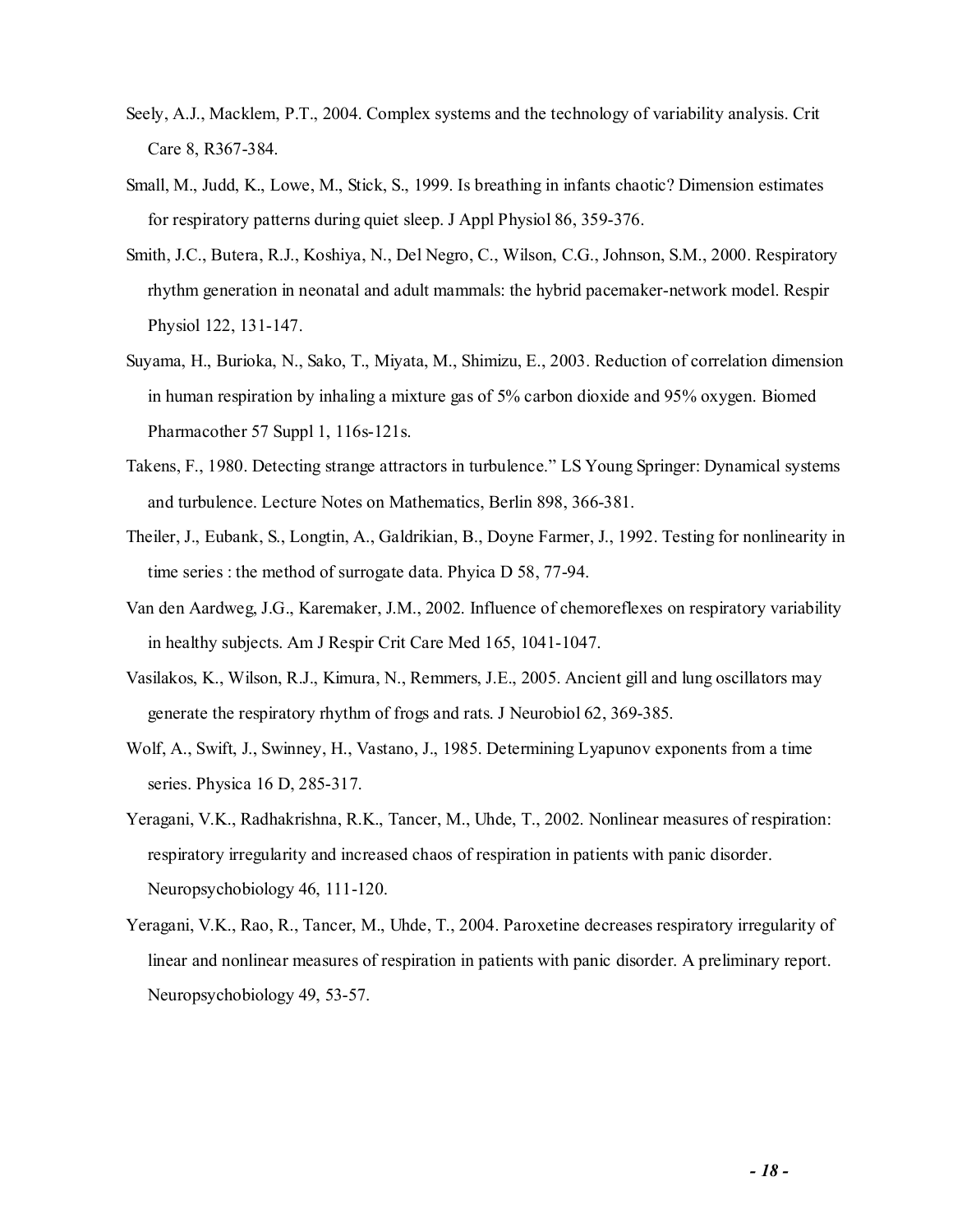**Table 1.** Highest noise limit values found in the 9 subjects during exclusive mouth breathing, at the two sampling frequency tested.

| <b>Sampling</b><br>$Rate -$ | $5\ \mathrm{Hz}$ |   |                | 50 Hz          |       |                   |  |
|-----------------------------|------------------|---|----------------|----------------|-------|-------------------|--|
| <b>Subjects</b>             | NL               | K | $\mathbf d$    | $\mathbf{NL}$  | K     | d                 |  |
|                             | $(\%)$           |   |                | $(\%)$         |       |                   |  |
| $\mathbf 1$                 | 9                | 6 | 5              |                | 4,5,6 |                   |  |
| $\overline{c}$              | 19               | 6 | 4,5            | $\overline{4}$ | 6     | $\frac{3,4,5}{3}$ |  |
| $\overline{3}$              | 9                | 6 | 4              | $\overline{2}$ | 6     | $\overline{4}$    |  |
| $\overline{4}$              | 43               | 6 | $\overline{4}$ | 10             | 5,6   |                   |  |
| $\overline{5}$              | 18               | 6 | $\overline{4}$ | 11             | 6     | $\frac{4,5}{5}$   |  |
| 6                           | 28               | 6 | $\overline{4}$ | 5              | 6     | 5                 |  |
| $\overline{7}$              | 16               | 6 | 5              |                | 4,5,6 | 3,4,5             |  |
| 8                           | 6                | 6 | $\overline{4}$ |                | 4,5,6 | 3,4,5             |  |
| 9                           | 36               | 6 | $\overline{4}$ | 10             | 6     | 5                 |  |
| mean                        | 20.4             |   |                | 7.0            |       |                   |  |
| sd                          | 12.8             |   |                | 3.8            |       |                   |  |

NL, noise limit (the symbol "**Error!**);

*K* embedding dimension providing the highest NL;

d, nonlinear degree providing the highest NL value.

When two values are provided for *K* and d, the NL was not affected by the corresponding parameter change.

The 50 Hz values were significantly lower than the 5 Hz values.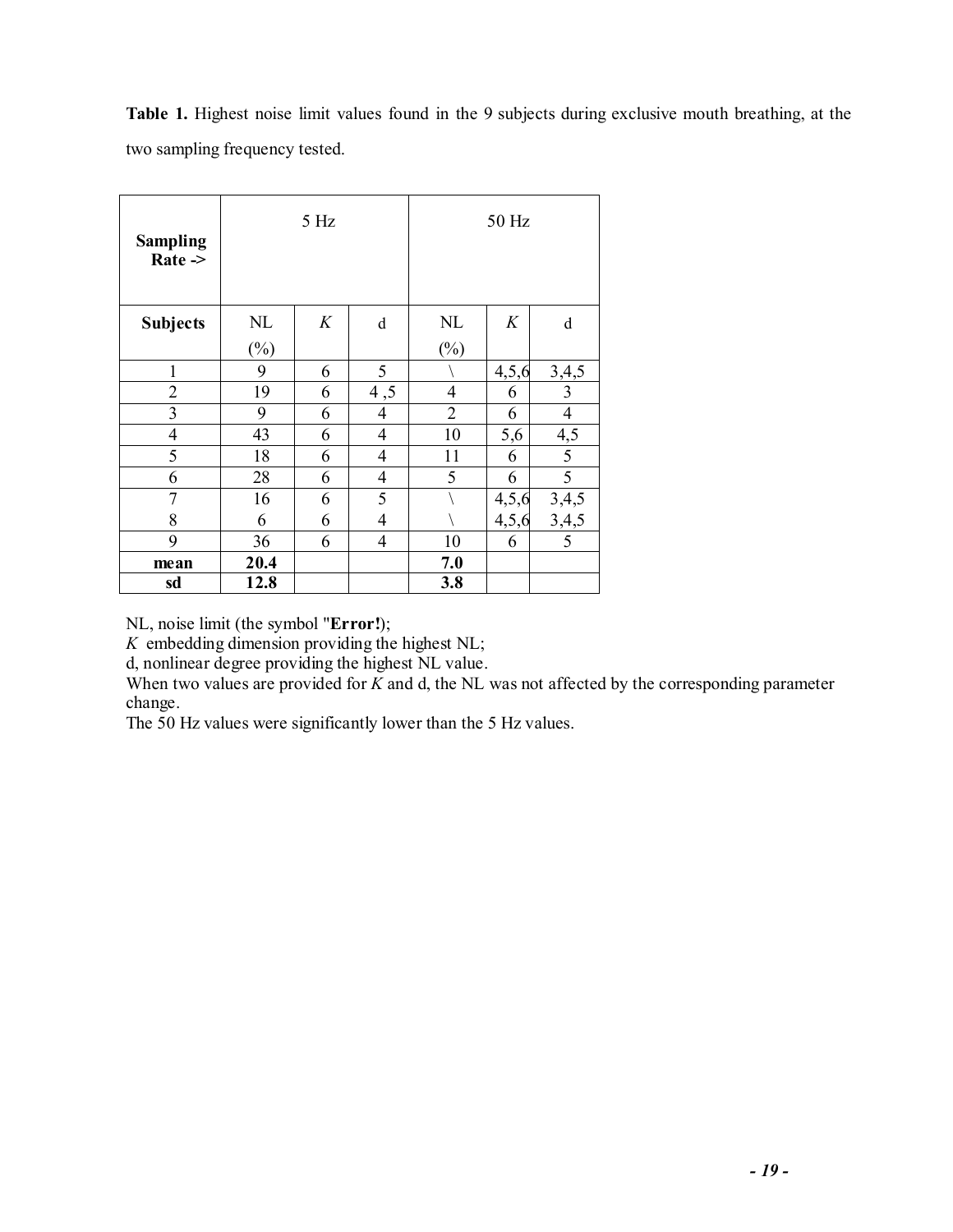**Table 2.** Effects of the breathing route on the highest noise limit value and on the other nonlinear descriptors in the three subjects studied with three different breathing modalities (data calculated from the data subsampled at 5 Hz, see text for details).

|   | Highest<br>Noise Limit<br>$(\%)$ |    | Largest Lyapunov<br>Exponent<br>bit/iteration) |                  |        | Correlation<br>Dimension |      |      |      |  |  |  |
|---|----------------------------------|----|------------------------------------------------|------------------|--------|--------------------------|------|------|------|--|--|--|
|   | M                                | N  | mask                                           | $\boldsymbol{M}$ | N      | mask                     | M    | N    | mask |  |  |  |
|   | 9                                | 8  | $\overline{2}$                                 | 0.0225           | 0.1371 | 0.093                    | 2.12 | 2.69 | 2.68 |  |  |  |
| 2 | 19                               | 21 | 21                                             | 0.1634           | 0.2667 | 0.2672                   | 2.59 | 2.51 | 2.93 |  |  |  |
| 3 | 19                               | na | 20                                             | 0.2215           | na     | 0.1308                   | 2.93 | na   | 2.94 |  |  |  |

M, mouth breathing; N, nose breathing (data not available -na- in one subject for technical reasons); mask, face mask breathing.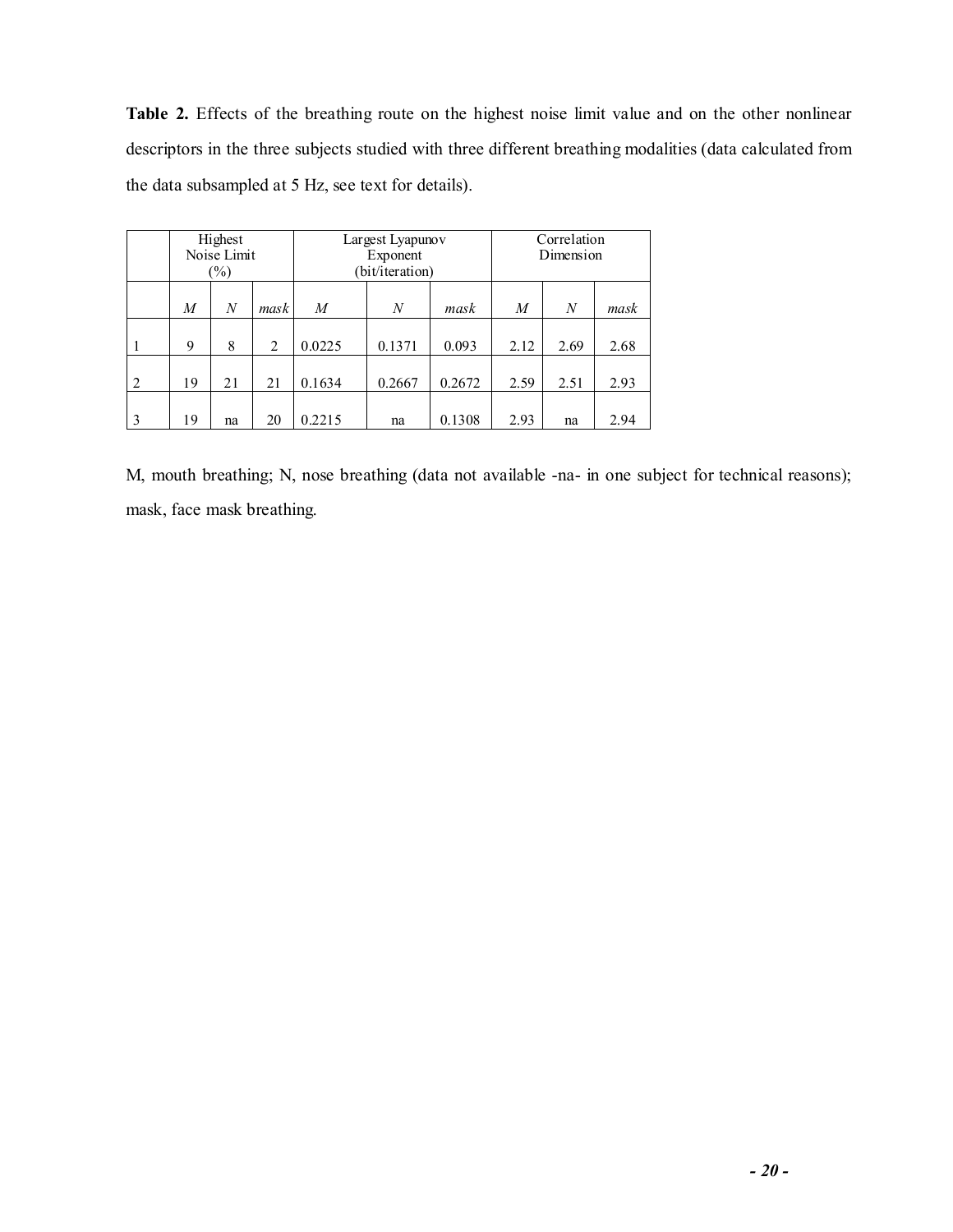# **Legends to the figures**

**Fig.1.** Schematic representation of the noise titration process (from Poon and Barahona, 2001)

**Fig.2.** Example, in one subject, of the effects of the subsampling procedure on the ventilatory flow signal.

The top tracing (A) represents the signal as sampled duirng the experimental acquisition (no filtering, A/D rate of 50 Hz). The bottom tracing (B) represents the same epoch after subsampling at 5 Hz.

**Fig.3.** Effects of the addition of randomly generated noise of Gaussian distribution on the ventilatory flow signal and on the noise titration process. The left column depicts the flow signal in three different conditions: (A) after the 5 Hz subsampling (same example as in Fig. 2) but before the addition of any noise; (B) after the addition of 20% of noise to the signal; (C) after the addition of 36% of noise to the point of noise titration where the test for nonlinear detection fails (see Fig.1), namely the statistical comparison of the linear and the nonlinear models does not reject the hypothesis of their identity anymore. Beside each flow tracing are the corresponding plots of  $C(r)$ , the Akaike informationtheoretic criterion or cost function, against the number r of polynomial terms of the linear (black) or nonlinear (grey) estimates of the time series using the Volterra-Wiener method (Barahona and Poon, 1996)(see Methods, 2.4).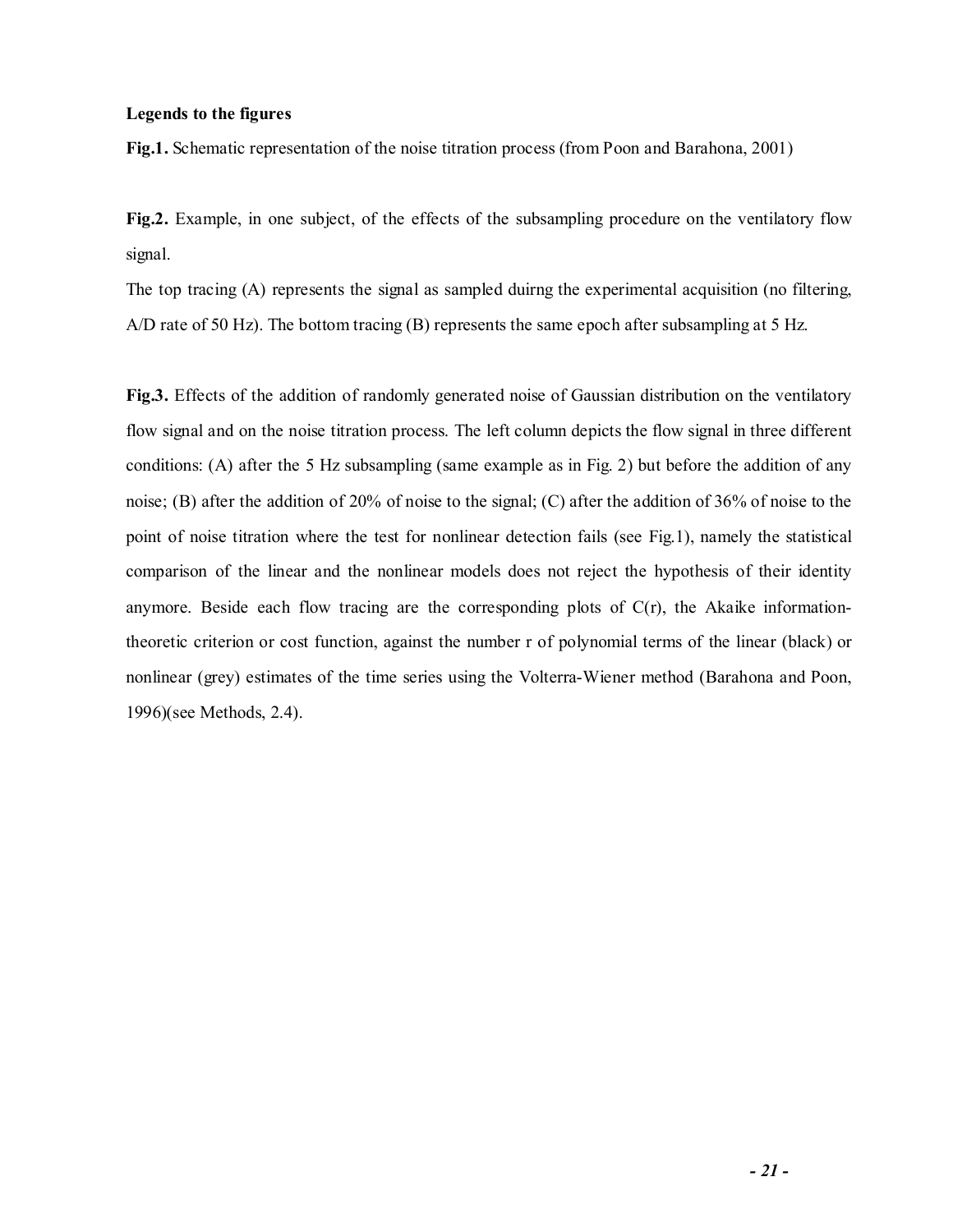## **Appendix**

 This appendix describes in more details the process followed to obtain the "traditional" nonlinear descriptors of the ventilatory flow signal in this study. All the operations were performed on the signal after subsampling at 5 Hz, using the Dataplore® v 2.0.9 software (Datan, Teltow, Germany).

*First step : attractor reconstruction*. The technique of attractor reconstruction was based on the theorem formulated by Takens (Takens, 1980) allowing the preservation of all the properties of the original attractor. A series of state vectors of "m" coordinates starting from time values separated by a delay "τ" was constituted according to *Si= (xi+*t*, xi+2.*t*, É.xi+(m-1).*t*).* The analysis pertaining to a finite and noisy data set rather than to an infinite noise-free data set, it was not possible to choose the time delay arbitrarily. Indeed, under such conditions, the time delay influences the quality of the reconstructed trajectory and thereby the values of the characteristic quantities under consideration (Liebert and Schuster, 1989). Among the many available possibilities to determine an appropriate time delay, we chose to use the time to the first zero of an autocorrelation function as our time delay (Liebert and Schuster, 1989). This approach is interesting because the points beyond this first zero point are independent. Of note, this method has already been used in the study of the non-linear behaviour of ventilation (Yeragani et al., 2004). In our study, the time delay for attractor reconstruction was determined separately for each recording rather than globally.

 The proper reconstruction of an attractor depends on a dimension of phase-space sufficient to unfold the attractor (embedding dimension). We used the false nearest neighbors method (Kennel Matthew B et al., 1992) to determine the embedding dimension most appropriate to our data. In brief, two points in a space are sais "neighbors" if they are distant of less than "r", "r" being an arbitrary distance that is in fact equivalent to the time interval between two data points. If two points that are neighbors in a space of dimension m are not any more so in a space of dimension higher than m, they are called false neighbors. The false nearest neighbors method consists in eliminating the false neighbors through iterations performed with unitary stepwise increases of the embedding dimension "m". For each value of "m" a percentage of false nearest neighbors is determined, that decreases when m increases. We retained the "m" value producing a percentage of false nearest neighbors between 10 and 15%, a value considered the smallest possible while compatible with the calculation of the Lyapunov exponents (Liebert et al., 1991).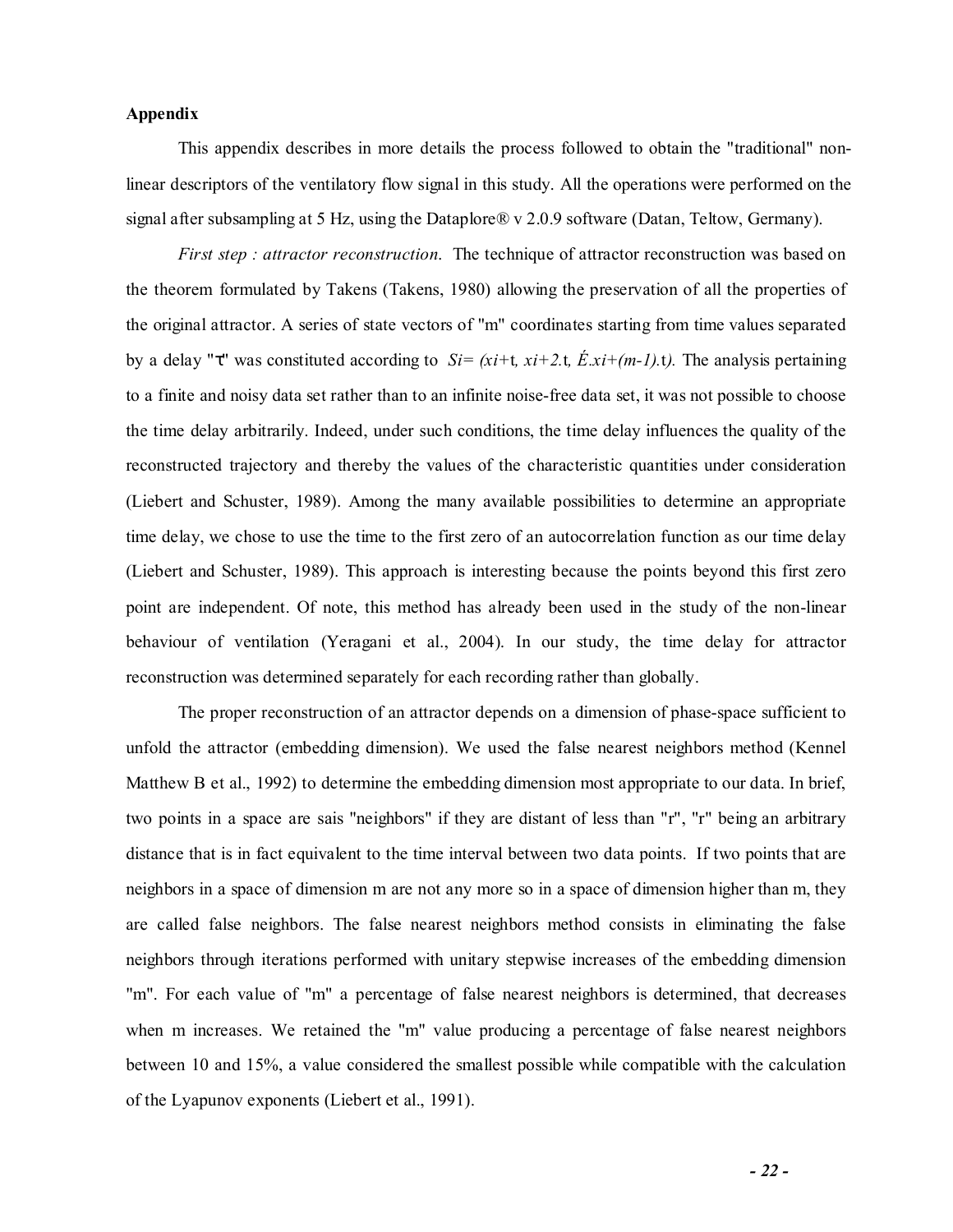*Second step : numerical characterization of the reconstructed attractors.* Among the main characteristics of a chaotic system are its complexity and its sensitivity to the initial conditions

 The correlation dimension is a fractal dimension that gives a measure of the complexity of the strange attractor of the studied system. To obtain the correlation dimension of our time series, we first computed the correlation integral C(r), using the Grassberger-Procaccia algorithm (Grassberger and Procaccia, 1983) implemented in the Dataplore¨ software. C(r) is equal to the number of neighbours for a distance "r" in space phase divided by the total number of points in the space raised at the power 2. To carry out the calculation of the number of neighbors for a given point, a cube of r dimension is centered on this point and the number of points contained in the cube is deducted. Iterations are then carried out for each subsequent point, the time delay  $\tau$  (see first step, above) being used as the pitch value, and the total of neighbors being the sum of the neighbors found by each iteration. Within an interval delimited by fractions of "r", the logarithm of  $C(r)$  is proportional to the logarithm of r, and the slope of the relationship is the correlation dimension. In our study, the  $log C - log r$  relationship was determined for embedding dimension from 2 to 10. Nine curves were obtained. The "r" boundaries within which these curves were linear were visually determined and the corresponding correlation dimensions calculated. Correlation dimensions were graphed as a function of embedding dimension. This provided a bell-shaped curve, of which the top ordinate was taken as the correlation dimension of the considered attractor.

 The sensitivity of the system to the initial conditions is described by the Lyapunov exponents, which quantify the mean rate of exponential divergence of nearby trajectories along various directions in phase-space. An m-dimensional dynamical system has m-Lyapunov exponents. Three conditions are necessary (but not sufficient) for the behaviour of a dynamical system to be compatible with the presence of chaos (Wolf et al., 1985; Rosenstein et al., 1993; Hongre et al., 1999). At least one Lyapunov exponent must be positive to explain the divergence of the trajectories, at least one must be negative to justify the folding up of the trajectories, and the sum of all the exponents must be negative to account for the dissipative nature of the system. If a system is chaotic, the value of the largest Lyapunov exponent is often considered as a means to quantify the degree of chaos in this system (Wolf et al., 1985). In this study, we used the improved form of Wolf's algorith described by Briggs (Briggs, 1990) and that relies on polynomial used for least-squares fitting. This approach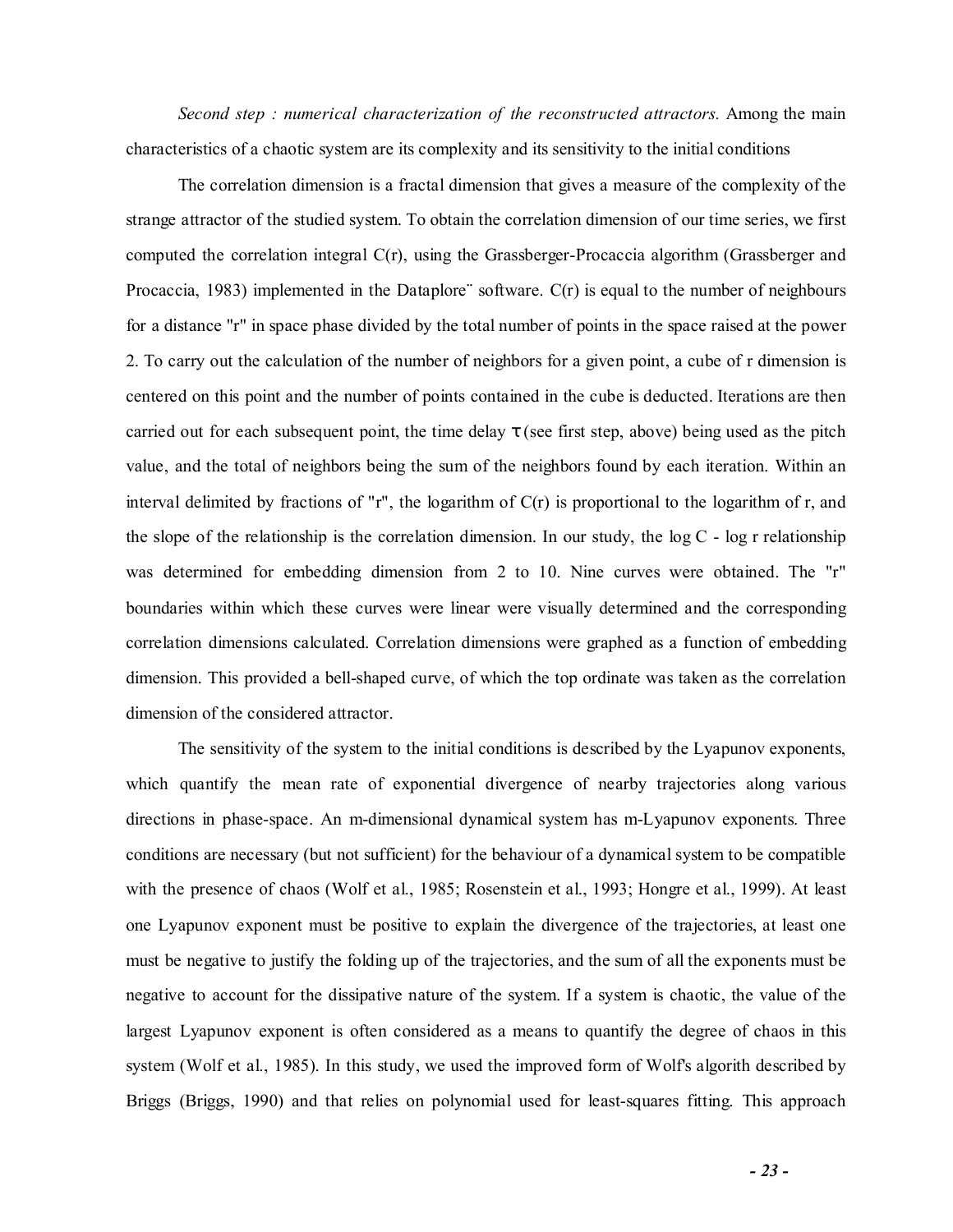requires the determination of three parameters: the embedding dimension, the number of neighbors, the degree of the polynomial of interpolation. The embedding dimension was taken from step 1 as described above. To determine the other two parameters, we tested 200 combinations of the number of neighbors (from 1 to 50) and of the polynomial degree (from 1 to 4) on three of our recordings (separate subjects). We selected the combinations providing the largest Lyapunov exponent in the 0-1 range (indeed, values above one does not seem compatible with the description of the ventilatory behaviour in humans, see Donaldson, 1992; Dang-Vu et al., 2000; Yeragani et al., 2002) and a Kaplan-Yorke dimension above 0 (Briggs, 1990; Dang-Vu and Delcarte, 2000). Finally, we retained for application to the other recordings the one combination providing the Kaplan-Yorke dimension that was nearest to the correlation dimension (see above). All in all, the largest Lyapunov exponents in our time series were calculated with a number of neighbours of thirty, a polynomial degree of two, and an embedding dimension specific to each individual series.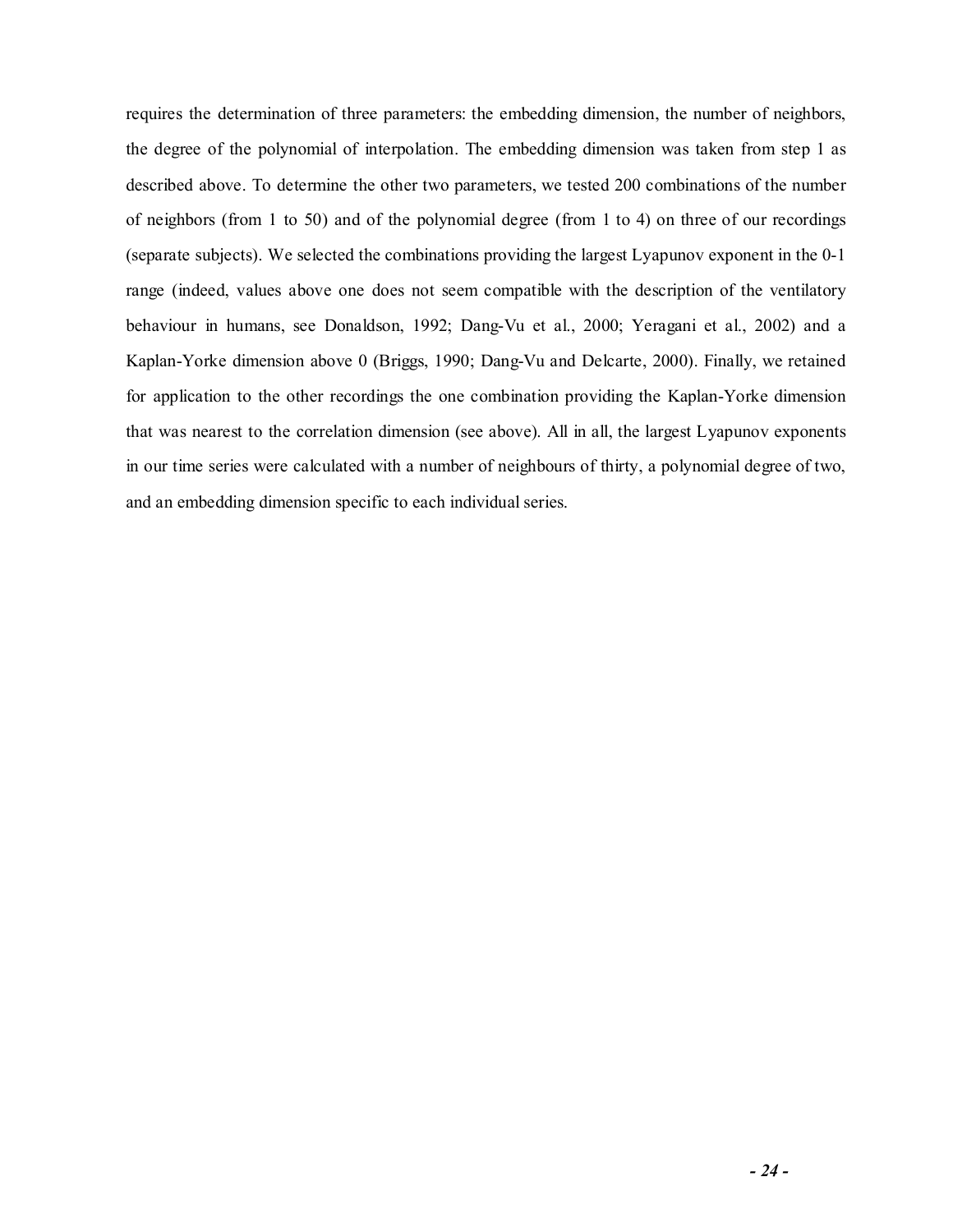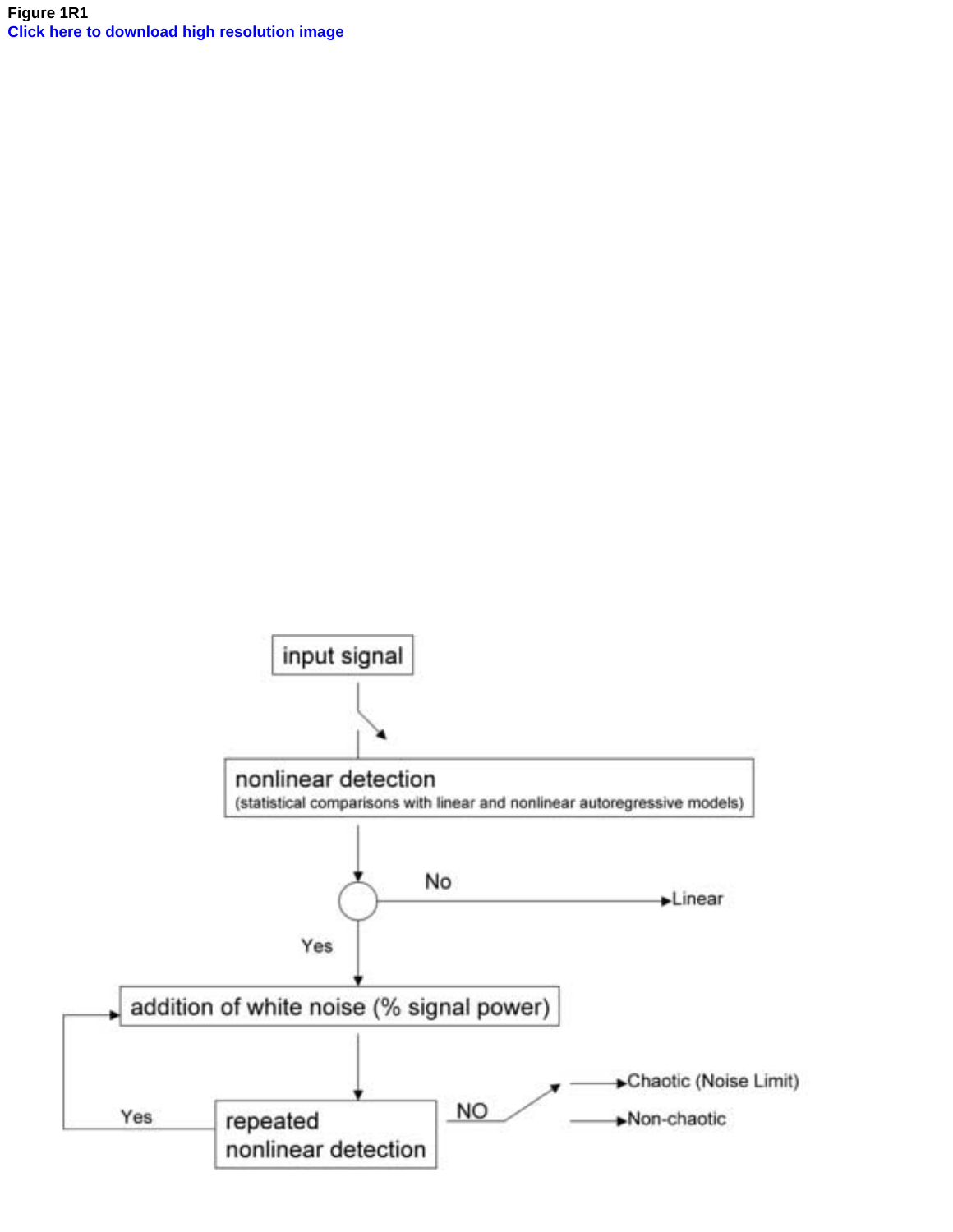**Figure 2R1 [Click here to download high resolution image](http://ees.elsevier.com/respnb/download.aspx?id=8352&guid=42e49d87-19aa-4196-be99-a26070e2f162&scheme=1)**